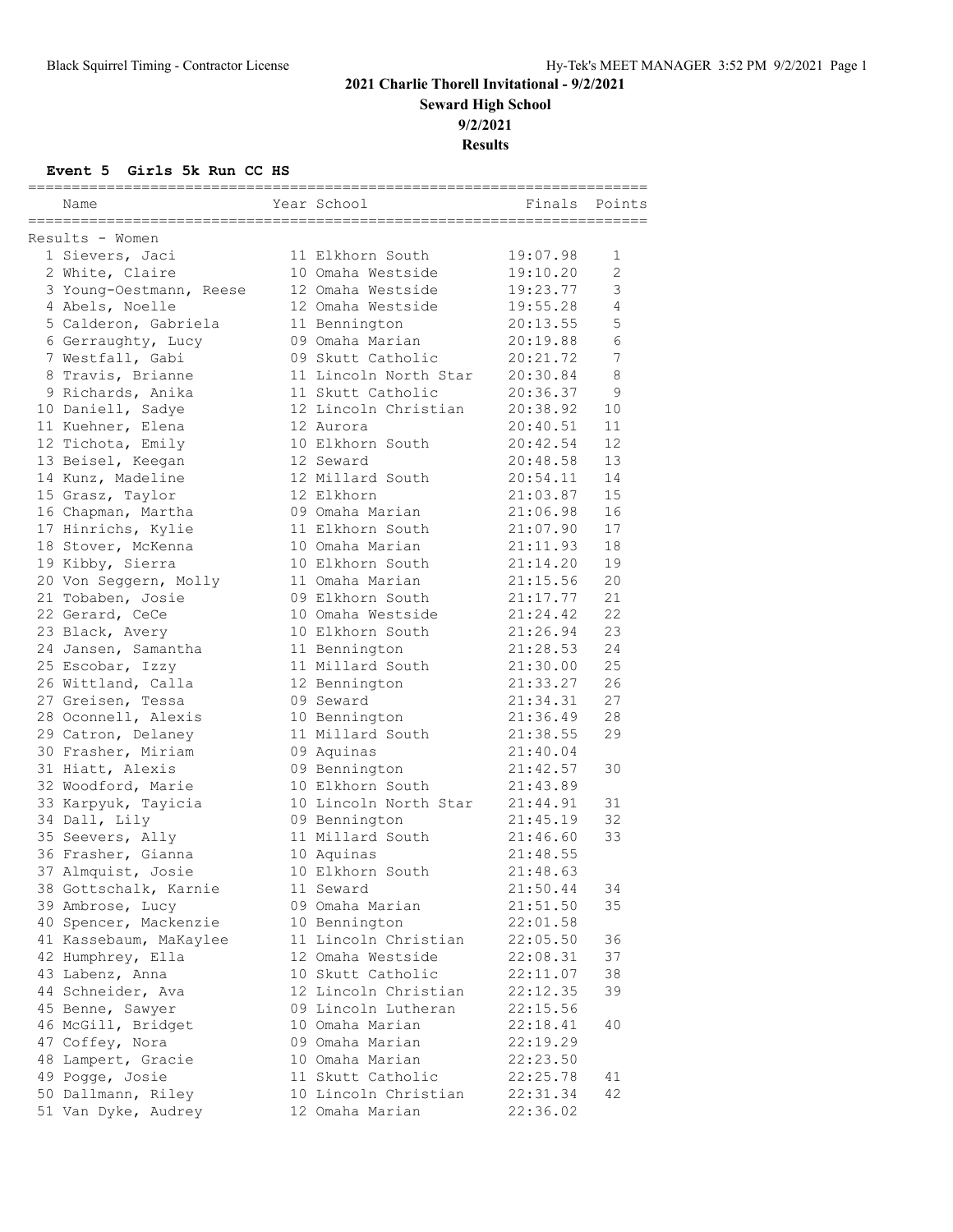**Seward High School**

**9/2/2021**

**Results**

| 52 Davis, Amanda       | 12 Millard South      | 22:36.46 | 43 |
|------------------------|-----------------------|----------|----|
| 53 Troshynski, Claire  | 11 Omaha Marian       | 22:40.07 |    |
| 54 Sherman, Aly        | 09 Elkhorn South      | 22:42.42 |    |
| 55 Schroeder, Randi    | 11 Millard South      | 22:48.27 | 44 |
| 56 Kaufman, Kailie     | 10 Omaha Westside     | 22:54.51 | 45 |
| 57 Lampert, Maggie     | 09 Omaha Marian       | 22:56.82 |    |
| 58 Espinoza, Sara      | 12 Elkhorn            | 22:59.69 | 46 |
| 59 McFadden, Jaycee    | 12 Lincoln North Star | 23:02.79 | 47 |
| 60 Cornett, Avynne     | 12 Bennington         | 23:05.79 |    |
| 61 Meysenburg, Norah   | 12 Skutt Catholic     | 23:06.84 | 48 |
| 62 Walker, Alyssa      | 09 Elkhorn South      | 23:07.63 |    |
| 63 Riedel, Hope        | 09 Lincoln North Star | 23:08.80 | 49 |
| 64 Oswald, Kaitlyn     | 11 Aurora             | 23:14.34 | 50 |
| 65 Andeldt, Camille    | 11 Crete              | 23:18.32 |    |
| 66 Gereben, Dorka      | 11 Skutt Catholic     | 23:20.13 | 51 |
| 67 Blakely, Elizabeth  | 10 Omaha Westside     | 23:23.14 |    |
| 68 Roubal, Annabelle   | 10 Skutt Catholic     | 23:23.75 |    |
| 69 Hanson, Maddie      | 10 Bennington         | 23:28.05 |    |
| 70 Sully, Ryan         | 12 Omaha Marian       | 23:37.48 |    |
| 71 McGuire, Eliza      | 11 Milford            | 23:39.52 | 52 |
| 72 Taylor, Elliot      | 09 Omaha Westside     | 23:41.45 |    |
| 73 LeClair, Aubrey     | 10 Omaha Westside     | 23:45.66 |    |
| 74 Iske, Morgan        | 09 Bennington         | 23:47.29 |    |
| 75 Bratt, Arisyn       | 10 Lincoln Christian  | 23:48.94 | 53 |
| 76 Oswald, Makenna     | 09 Aurora             | 23:49.66 | 54 |
| 77 Stara, Jocelyn      | 11 Aquinas            | 23:51.10 |    |
| 78 Cooley, Isabella    | 12 Lincoln Christian  | 23:51.16 | 55 |
| 79 Martin, Kate        | 09 Omaha Marian       | 23:54.00 |    |
| 80 Stone, Kendall      | 11 Millard South      | 23:54.46 |    |
| 81 Tomb, Jessica       | 09 Millard South      | 23:55.11 |    |
| 82 Franco, Bekki       | 11 Skutt Catholic     | 23:55.71 |    |
|                        | 12 Skutt Catholic     |          |    |
| 83 Smith, Katie        |                       | 23:59.39 |    |
| 84 Robinson, Emma      | 11 Bennington         | 24:02.27 |    |
| 85 Connelly, Shaelee   | 10 Elkhorn            | 24:04.28 | 56 |
| 86 Zimmer, Lexie       | 12 Elkhorn            | 24:05.66 | 57 |
| 87 McLaughlin, Mia     | 09 Millard South      | 24:06.47 |    |
| 88 Ambrose, Mary       | 11 Omaha Marian       | 24:06.74 |    |
| 89 Cowles, Lexi        | 10 Omaha Marian       | 24:13.31 |    |
| 90 Schulz, Eden        | 11 Seward             | 24:14.50 | 58 |
| 91 Elftmann, Sarah     | 12 Bennington         | 24:20.19 |    |
| 92 Schulz, Nicole      | 10 Elkhorn South      | 24:20.45 |    |
| 93 Anderson, Ashley    | 11 Bennington         | 24:24.71 |    |
| 94 Higgason, Sophia    | 09 Skutt Catholic     | 24:27.14 |    |
| 95 Wintz, Natalie      | 09 Seward             | 24:27.42 | 59 |
| 96 Axt, Natalie        | 11 Seward             | 24:28.43 | 60 |
| 97 McKeighan, Sienna   | 10 Millard South      | 24:29.19 |    |
| 98 Britson, Meredith   | 10 Omaha Marian       | 24:33.23 |    |
| 99 Mossburg, Patience  | 10 Omaha Westside     | 24:34.30 |    |
| 100 Schnieder, Joselyn | 09 Lincoln Christian  | 24:40.04 |    |
| 101 Hoyt, Emilia       | 10 Omaha Marian       | 24:40.48 |    |
| 102 Robinson, Jenna    | 11 Bennington         | 24:41.78 |    |
| 103 Grosvenor, Eleanor | 11 Skutt Catholic     | 24:42.50 |    |
| 104 Dimas, Sofia       | 11 Crete              | 24:43.41 |    |
| 105 Helton, Leah       | 10 Omaha Marian       | 24:45.07 |    |
|                        |                       |          |    |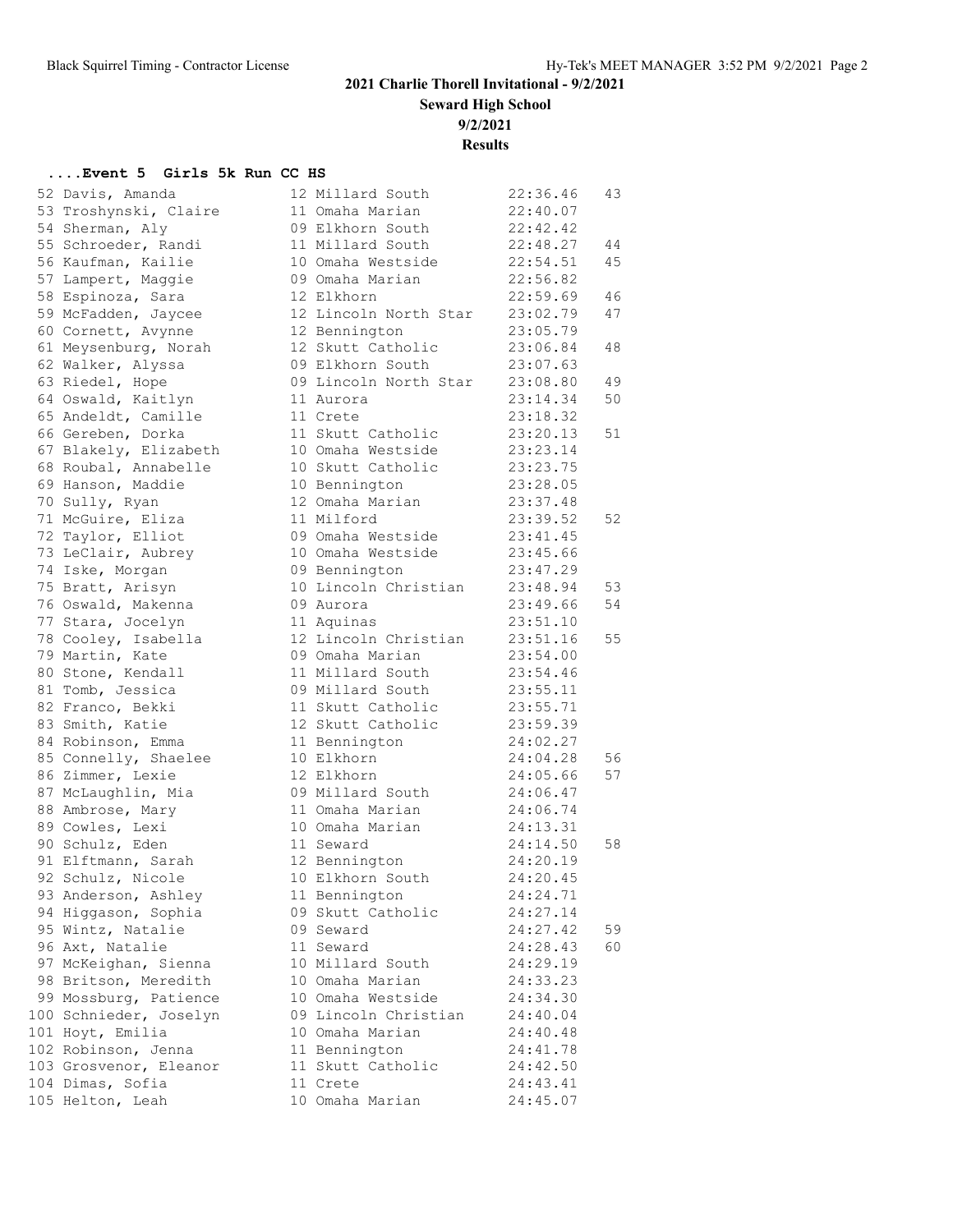**Seward High School**

**9/2/2021**

**Results**

| 106 Huynh, Mindy                                                                       | 12 Lincoln North Star 24:46.97                          |                      | 61 |
|----------------------------------------------------------------------------------------|---------------------------------------------------------|----------------------|----|
|                                                                                        | 11 Lincoln North Star 24:50.57                          |                      | 62 |
|                                                                                        |                                                         | 24:52.57             |    |
| 109 Mosher, Tyler 69 Elkhorn South 24:53.50                                            |                                                         |                      |    |
|                                                                                        |                                                         |                      |    |
| 111 Collins, Violet                                                                    | 09 Omaha Westside 24:54.74                              |                      |    |
| 112 Dowd, Rachel                                                                       | 10 Omaha Westside 24:54.88<br>12 Elkhorn South 24:56.01 |                      |    |
| 113 Wilczewski, Brynn                                                                  |                                                         |                      |    |
| 114 Slocum, Jennifer                                                                   | 09 Aurora                                               | 24:56.73             | 63 |
| 115 Bauer, Cassie                                                                      | 10 Omaha Marian 24:59.26                                |                      |    |
| 116 Marryott, Gabby 11 Lincoln North Star 25:03.20                                     |                                                         |                      |    |
| 116 Marryoco, compositor and 117 Piening, Ellison<br>118 Snow, Caitlin                 | 09 Milford                                              | 25:06.16             | 64 |
|                                                                                        |                                                         | 25:07.77<br>25:12.43 |    |
|                                                                                        |                                                         |                      |    |
|                                                                                        |                                                         |                      |    |
| 121 Kleinsmith, Christina                                                              | 11 Omaha Marian 25:15.45                                |                      |    |
| 122 Wiesen, Regan                                                                      | 09 Seward                                               | 25:22.55             |    |
| 123 Denton, Ava                                                                        | 09 Elkhorn South 25:24.15                               |                      |    |
| 124 Mink, Victoria<br>125 Sharp, Brooklyn                                              | 10 Milford 25:27.74<br>11 Bennington 25:30.28           | 25:27.74             | 65 |
|                                                                                        |                                                         |                      |    |
|                                                                                        |                                                         |                      |    |
| 127 Houser, Emma                                                                       | 10 Bennington 25:34.52                                  |                      |    |
| 128 Gebhardt, Bethany 12 Seward                                                        |                                                         | 25:35.59             |    |
|                                                                                        |                                                         | 25:37.00             |    |
|                                                                                        |                                                         |                      |    |
|                                                                                        |                                                         |                      |    |
|                                                                                        |                                                         |                      |    |
| 133 Reed, Hailey 69 Elkhorn South 26:08.36                                             |                                                         |                      |    |
| 134 Dedlow, Hailey 11 Elkhorn South 26:09.16                                           |                                                         |                      |    |
| 135 Dickas, Sarah                                                                      | 09 Skutt Catholic 26:11.72                              |                      |    |
| 136 Ratnapradipa, Elsa<br>137 O'Neill, Grace                                           | 11 Elkhorn                                              | 26:12.27             | 66 |
| 137 O'Neill, Grace                                                                     | 10 Elkhorn South 26:17.65                               |                      |    |
| 138 Dossett, Katelyn 109 Bennington 26:23.38<br>139 Evans, Kimberly 10 Aurora 26:27.24 |                                                         |                      |    |
|                                                                                        |                                                         | 26:27.24             | 67 |
| 140 Broadwell, Michaela 12 Seward                                                      |                                                         | 26:27.74             |    |
| 141 Carnarsky, Samantha 10 Elkhorn South 26:28.27                                      |                                                         |                      |    |
| 142 Bashara, Victoria                                                                  | 12 Elkhorn                                              | 26:28.52             | 68 |
| 112 Elkhorn<br>143 Becera, Elizabeth 12 Bennington<br>144 Guilland 12 Bennington       |                                                         | 26:29.26             |    |
| 144 Sems, Jada                                                                         | 11 Lincoln North Star 26:33.03                          |                      |    |
| 145 Smith, Ayeanna 10 Aurora                                                           |                                                         | 26:36.54             | 69 |
| 146 Freeman, Rebecca                                                                   | 11 Milford                                              | 26:45.81             | 70 |
| 147 Rohe, Gracie                                                                       | 09 Bennington                                           | 27:09.42             |    |
| 148 Hamiltony, Kaitlyn                                                                 | 10 Lincoln Lutheran                                     | 27:17.57             |    |
| 149 Liebentritt, Chloe                                                                 | 12 Skutt Catholic                                       | 27:29.29             |    |
| 150 Rosloneic, Abigail                                                                 | 09 Omaha Westside                                       | 27:32.21             |    |
| 151 Loos, Annie                                                                        | 11 Lincoln North Star                                   | 27:34.43             |    |
| 152 Witt, Danielle                                                                     | 12 Elkhorn                                              | 27:36.55             |    |
| 153 Bird, Sydney                                                                       | 10 Bennington                                           | 27:44.14             |    |
| 154 Eaton, Bethany                                                                     | 09 Lincoln Christian                                    | 27:46.57             |    |
| 155 Phillips, Kayla                                                                    | 10 Elkhorn South                                        | 27:49.79             |    |
| 156 Greenfield, Ophelia                                                                | 09 Elkhorn                                              | 27:49.92             |    |
| 157 Vasquez, Karen                                                                     | 12 Crete                                                | 27:53.25             |    |
| 158 Leight, Claire                                                                     | 10 Bennington                                           | 27:58.58             |    |
| 159 Redmond, Courtney                                                                  | 12 Bennington                                           | 28:00.72             |    |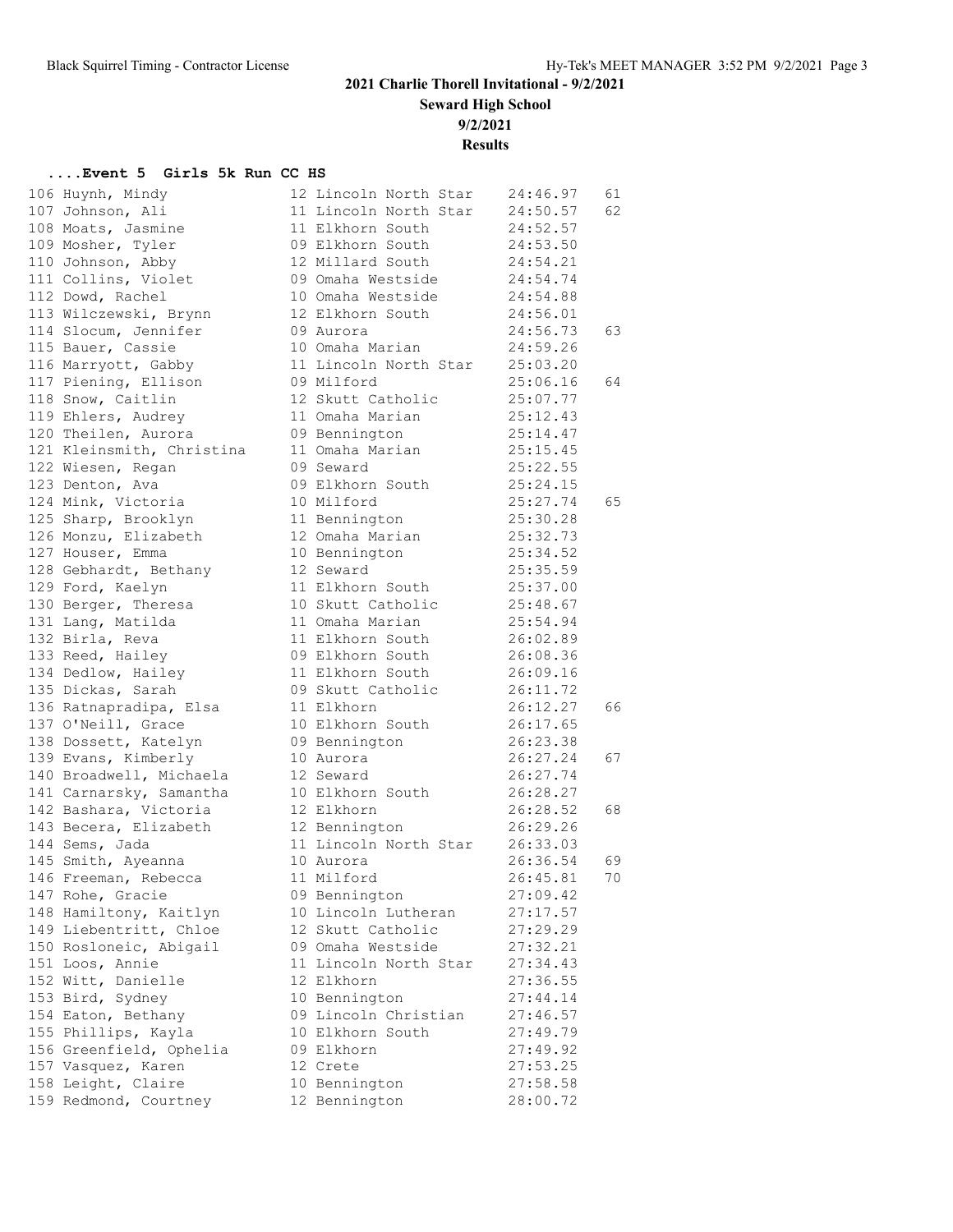**Seward High School**

**9/2/2021**

**Results**

| 160 McIlnay, Britt          | 10 Bennington         | 28:09.94   |
|-----------------------------|-----------------------|------------|
| 161 O'Toole, Emma-Kate      | 10 Omaha Westside     | 28:13.10   |
| 162 Alaniz, Jasmine         | 11 Bennington         | 28:18.71   |
| 163 Nelsen, Julie           | 11 Bennington         | 28:26.88   |
| 164 Novak, Kyla             | 09 Seward             | 28:29.99   |
| 165 Junker, Lea             | 12 Bennington         | 28:32.87   |
| 166 Woods, Abby             | 09 Bennington         | 28:34.90   |
| 167 Dague, Josie            | 11 Omaha Westside     | 28:42.20   |
| 168 Fegter, Grace           | 12 Millard South      | 28:42.86   |
| 169 Admiraal, Clara         | 10 Lincoln Lutheran   | 28:48.67   |
| 170 Petersen, Mollie        | 12 Elkhorn            | 29:25.02   |
| 171 Martin, McKenzie        | 09 Seward             | 29:26.18   |
| 172 Forman, Andrea          | 11 Millard South      | 30:02.95   |
| 173 Lime, Jocelyn           | 09 Bennington         | 30:07.26   |
| 174 Deaver, Kate            | 10 Bennington         | 30:19.67   |
| 175 Renteria, Eren          | 11 Lincoln North Star | 30:59.55   |
| 176 Slegl, Kristal          | 11 Millard South      | 31:04.84   |
| 177 Abdelkarim, Achan       | 09 Lincoln North Star | 31:42.61   |
| 178 Lee, Caity              | 11 Millard South      | 32:00.86   |
| 179 Springer, Sarah         | 11 Aurora             | 32:04.17   |
| 180 Sikes, Mae              | 09 Aurora             | 32:34.81   |
| 181 Garcia, Melissa         | 11 Lincoln North Star | 32:45.21   |
| 182 Johnson, Aubrie         | 11 Lincoln North Star | 32:52.05   |
| 183 Kirchhoff, Stella       | 11 Lincoln North Star | 32:53.10   |
| 184 Kreifels, Rachel        | 09 Seward             | 32:59.02   |
| -- Kidder, Ava              | 09 Elkhorn            | <b>DNS</b> |
| -- Keodouangdy, Natalee     | 12 Lincoln North Star | <b>DNS</b> |
| -- Huntsman, Aireonna       | 10 Seward             | <b>DNS</b> |
| -- Velazquez-Perfecto, Arel | 11 Lincoln North Star | <b>DNS</b> |
| -- Steiner, Paige           | 11 Lincoln North Star | DNS        |
| -- Vargas, Alayna           | 11 Hastings St. Cec   | DNS        |
| -- Le, Natalie              | 10 Lincoln North Star | DNS        |
| -- Lado-Andrea, Emma        | 09 Lincoln North Star | DNS        |
| -- Racaj, Ereza             | 11 Lincoln North Star | <b>DNS</b> |
| -- Boltz, Taylor            | 10 Lincoln North Star | <b>DNS</b> |
| -- Bakenhus, Jerika         | 11 Lincoln North Star | <b>DNS</b> |
| -- Paulson, Ava             | 11 Omaha Westside     | <b>DNS</b> |
| -- Daniell, Eva             | 10 Lincoln Christian  | DNS        |
| -- Wassinger, Tristen       | 09 Seward             | <b>DNS</b> |
| -- Swanson, Michelle        | 10 Elkhorn South      | DNS        |
| -- Shook, Hannah            | 09 Seward             | <b>DNS</b> |
| -- Garrett, Jayden          | 12 Lincoln Christian  | DNS        |
| -- Harig, Kylie             | 09 Lincoln North Star | <b>DNS</b> |
| -- Kmiecik, Maddy           | 12 Omaha Marian       | <b>DNS</b> |
| -- Gish, Hannah             | 10 Lincoln North Star | <b>DNS</b> |
| -- Kottich, Catrina         | 09 Seward             | <b>DNS</b> |
| -- Neill, Lindsay           | 10 Elkhorn South      | DNS        |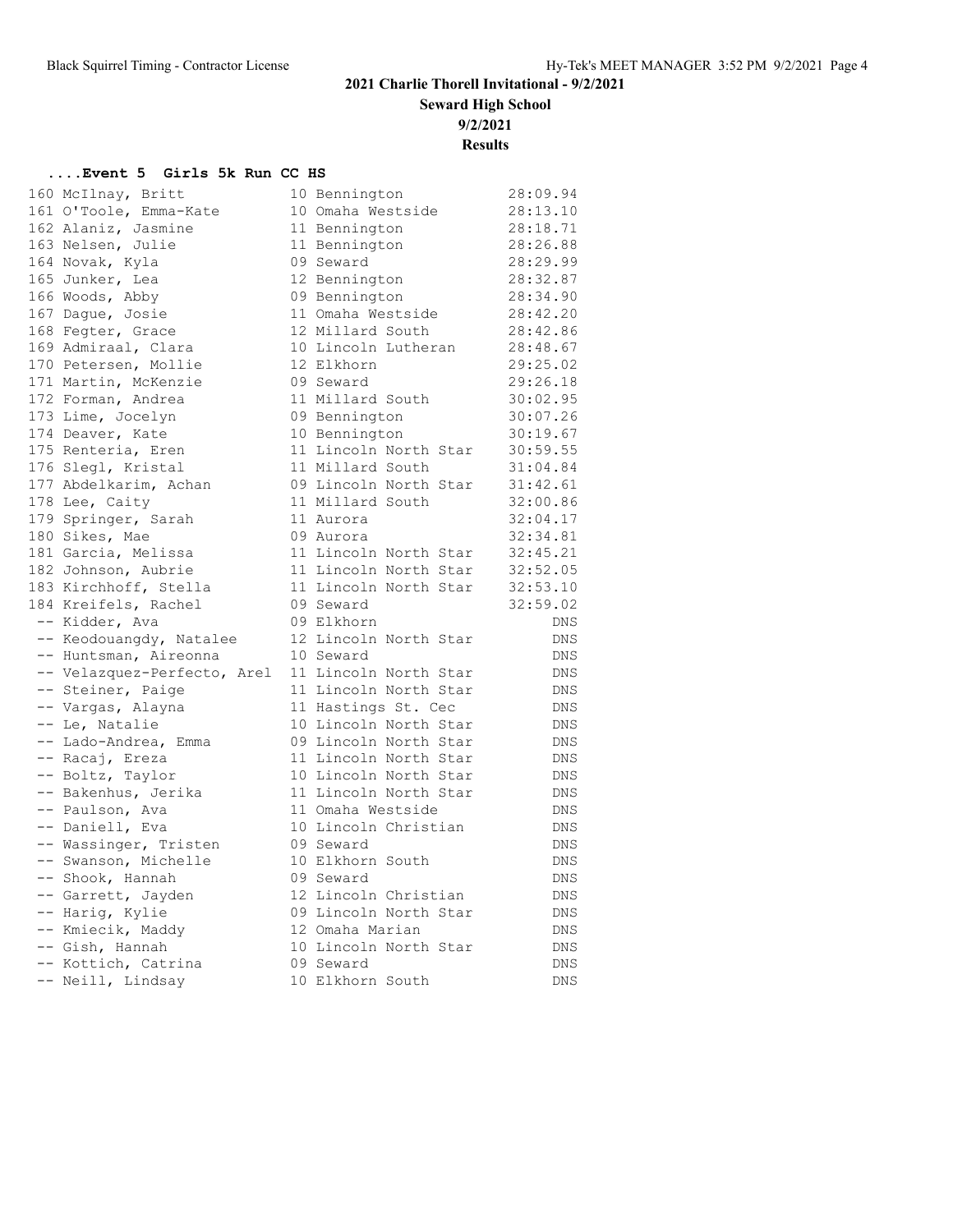**Seward High School**

**9/2/2021**

**Results**

| Team Scores                           |       |              |    |    |    |      |      |      |    |      |
|---------------------------------------|-------|--------------|----|----|----|------|------|------|----|------|
| Rank Team<br>======================== | Total | 1            | 2  | 3  | 4  | $*5$ | $*6$ | $*7$ | *8 | $*9$ |
| Results - Women                       |       |              |    |    |    |      |      |      |    |      |
| 1 Omaha Westside                      | 31    | 2            | 3  | 4  | 22 | 37   | 45   |      |    |      |
| Total Time:<br>1:19:53.67             |       |              |    |    |    |      |      |      |    |      |
| 19:58.42<br>Average:                  |       |              |    |    |    |      |      |      |    |      |
| 2 Elkhorn South                       | 49    | $\mathbf{1}$ | 12 | 17 | 19 | 21   | 23   |      |    |      |
| Total Time:<br>1:22:12.62             |       |              |    |    |    |      |      |      |    |      |
| 20:33.16<br>Average:                  |       |              |    |    |    |      |      |      |    |      |
| 3 Omaha Marian                        | 60    | 6            | 16 | 18 | 20 | 35   | 40   |      |    |      |
| Total Time:<br>1:23:54.35             |       |              |    |    |    |      |      |      |    |      |
| 20:58.59<br>Average:                  |       |              |    |    |    |      |      |      |    |      |
| 4 Bennington                          | 83    | 5            | 24 | 26 | 28 | 30   | 32   |      |    |      |
| Total Time:<br>1:24:51.84             |       |              |    |    |    |      |      |      |    |      |
| 21:12.96<br>Average:                  |       |              |    |    |    |      |      |      |    |      |
| 5 Skutt Catholic                      | 95    | 7            | 9  | 38 | 41 | 48   | 51   |      |    |      |
| Total Time:<br>1:25:34.94             |       |              |    |    |    |      |      |      |    |      |
| 21:23.74<br>Average:                  |       |              |    |    |    |      |      |      |    |      |
| 6 Millard South                       | 101   | 14           | 25 | 29 | 33 | 43   | 44   |      |    |      |
| Total Time:<br>1:25:49.26             |       |              |    |    |    |      |      |      |    |      |
| 21:27.32<br>Average:                  |       |              |    |    |    |      |      |      |    |      |
| 7 Lincoln Christian                   | 127   | 10           | 36 | 39 | 42 | 53   | 55   |      |    |      |
| Total Time:<br>1:27:28.11             |       |              |    |    |    |      |      |      |    |      |
| 21:52.03<br>Average:                  |       |              |    |    |    |      |      |      |    |      |
| 8 Seward                              | 132   | 13           | 27 | 34 | 58 | 59   | 60   |      |    |      |
| Total Time:<br>1:28:27.83             |       |              |    |    |    |      |      |      |    |      |
| 22:06.96<br>Average:                  |       |              |    |    |    |      |      |      |    |      |
| 9 Lincoln North Star                  | 135   | 8            | 31 | 47 | 49 | 61   | 62   |      |    |      |
| Total Time:<br>1:28:27.34             |       |              |    |    |    |      |      |      |    |      |
| 22:06.84<br>Average:                  |       |              |    |    |    |      |      |      |    |      |
| 10 Elkhorn                            | 174   | 15           | 46 | 56 | 57 | 66   | 68   |      |    |      |
| Total Time:<br>1:32:13.50             |       |              |    |    |    |      |      |      |    |      |
| 23:03.38<br>Average:                  |       |              |    |    |    |      |      |      |    |      |
| 11 Aurora                             | 178   | 11           | 50 | 54 | 63 | 67   | 69   |      |    |      |
| Total Time:<br>1:32:41.24             |       |              |    |    |    |      |      |      |    |      |
| 23:10.31<br>Average:                  |       |              |    |    |    |      |      |      |    |      |
| 12 Milford                            | 251   | 52           | 64 | 65 | 70 |      |      |      |    |      |
| Total Time:<br>1:40:59.23             |       |              |    |    |    |      |      |      |    |      |
| 25:14.81<br>Average:                  |       |              |    |    |    |      |      |      |    |      |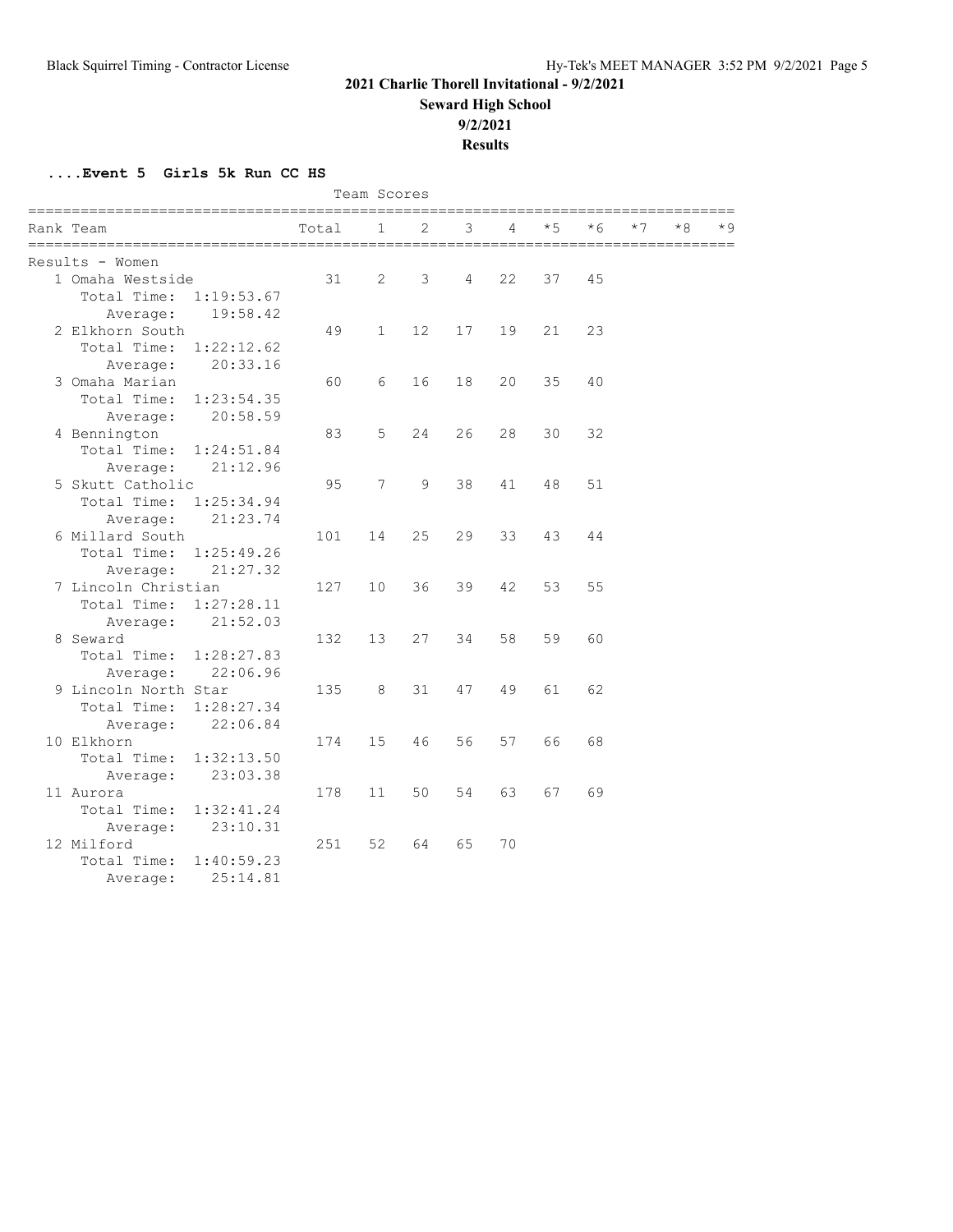# **2021 Charlie Thorell Invitational - 9/2/2021 Seward High School 9/2/2021**

**Results**

| Name                     | Year School           | Finals Points |                |
|--------------------------|-----------------------|---------------|----------------|
|                          |                       |               |                |
| Results - Men            |                       |               |                |
| 1 Hinrichs, Gabe         | 12 Elkhorn South      | 15:51.18      | 1              |
| 2 Wasserman, Grant       | 12 Lincoln North Star | 16:29.73      | $\overline{2}$ |
| 3 Johnson, Luke          | 11 Elkhorn South      | 16:38.91      | 3              |
| 4 Montes, Matthew        | 12 Lincoln North Star | 16:46.11      | $\overline{4}$ |
| 5 Dixon, Grant           | 11 Elkhorn South      | 16:49.70      | 5              |
| 6 Nguyen, Jimmy          | 12 Lincoln North Star | 16:59.63      | 6              |
| 7 Heller, Dalton         | 10 Millard South      | 17:02.92      | 7              |
| 8 Rice, Alex             | 11 Skutt Catholic     | 17:04.37      | $\,8\,$        |
| 9 Wade, Jack             | 10 Skutt Catholic     | 17:05.09      | $\overline{9}$ |
| 10 Nottingham, Nathan    | 12 Seward             | 17:06.17      | 10             |
| 11 Rice, Tommy           | 09 Skutt Catholic     | 17:08.81      | 11             |
| 12 Richter-Egger, Thomas | 12 Skutt Catholic     | 17:14.56      | 12             |
| 13 Dunaski, Matthew      | 12 Lincoln North Star | 17:16.36      | 13             |
| 14 Hohlen, Carter        | 10 Lincoln Christian  | 17:17.69      | 14             |
| 15 Haussler, McCoy       | 10 Skutt Catholic     | 17:17.75      | 15             |
| 16 Reitz, Elliott        | 12 Milford            | 17:30.92      | 16             |
| 17 Wall, Jayden          | 10 Omaha Westside     | 17:31.71      | 17             |
| 18 Olbrich, Kai          | 11 Bennington         | 17:35.24      | 18             |
| 19 Burton, Ryan          | 10 Bennington         | 17:35.26      | 19             |
| 20 Rasmussen, Isaiah     | 11 Millard South      | 17:35.49      | 20             |
| 21 Rettele, Gino         | 11 Millard South      | 17:40.22      | 21             |
| 22 Kennedy, Alex         | 12 Skutt Catholic     | 17:41.43      | 22             |
| 23 Lebo, Logan           | 10 Lincoln Lutheran   | 17:52.07      | 23             |
| 24 Bernal, Will          | 12 Lincoln North Star | 17:53.33      | 24             |
| 25 Baack, Maddox         | 12 Milford            | 17:53.88      | 25             |
| 26 Franzen, Brady        | 11 Lincoln Lutheran   | 17:55.58      | 26             |
| 27 Baumert, Michael      | 11 Skutt Catholic     | 17:57.91      |                |
| 28 Willoughby, Cooper    | 11 Bennington         | 17:58.31      | 27             |
| 29 Walters, Ethan        | 10 Elkhorn            | 18:04.54      | 28             |
| 30 Eickhoff, Kaleb       | 11 Milford            | 18:04.55      | 29             |
| 31 Fisher, Dahlton       | 10 Lincoln Christian  | 18:05.96      | 30             |
| 32 Gerard, Jack          | 11 Omaha Westside     | 18:09.46      | 31             |
| 33 Rix, Kyle             | 12 Millard South      | 18:10.72      | 32             |
| 34 Roth, Carter          | 12 Milford            | 18:13.63      | 33             |
| 35 Wagner, Jackson       | 10 Lincoln North Star | 18:17.35      | 34             |
| 36 Schultz, Layton       | 12 Bennington         | 18:22.67      | 35             |
| 37 Gautier, Lucas        | 10 Aurora             | 18:25.16      | 36             |
| 38 Zastrow, Easton       | 09 Lincoln North Star | 18:26.54      |                |
| 39 Parr, Brandon         | 11 Millard South      | 18:26.93      | 37             |
| 40 Braun, Grant          | 12 Millard South      | 18:29.13      | 38             |
| 41 Kugler, Ryan          | 09 Omaha Westside     | 18:30.29      | 39             |
| 42 Feauto, Jackson       | 10 Lincoln Christian  | 18:30.58      | 40             |
| 43 Dunlap, Gavin         | 10 Milford            | 18:32.66      | 41             |
| 44 Geiger, Brayden       | 11 Elkhorn            | 18:34.49      | 42             |
| 45 Standifer, Colin      | 11 Seward             | 18:35.17      | 43             |
| 46 Le, Tien              | 12 Lincoln North Star | 18:37.56      |                |
| 47 Opp, Hudson           | 12 Lincoln Christian  | 18:38.68      | 44             |
| 48 Robertson, Aiden      | 11 Millard South      | 18:39.09      |                |
| 49 Cloyd, Travis         | 12 Millard South      | 18:42.18      |                |
| 50 Peery, Michael        | 12 Seward             | 18:45.18      | 45             |
| 51 Cain, Ryan            | 11 Omaha Westside     | 18:46.53      | 46             |
|                          |                       |               |                |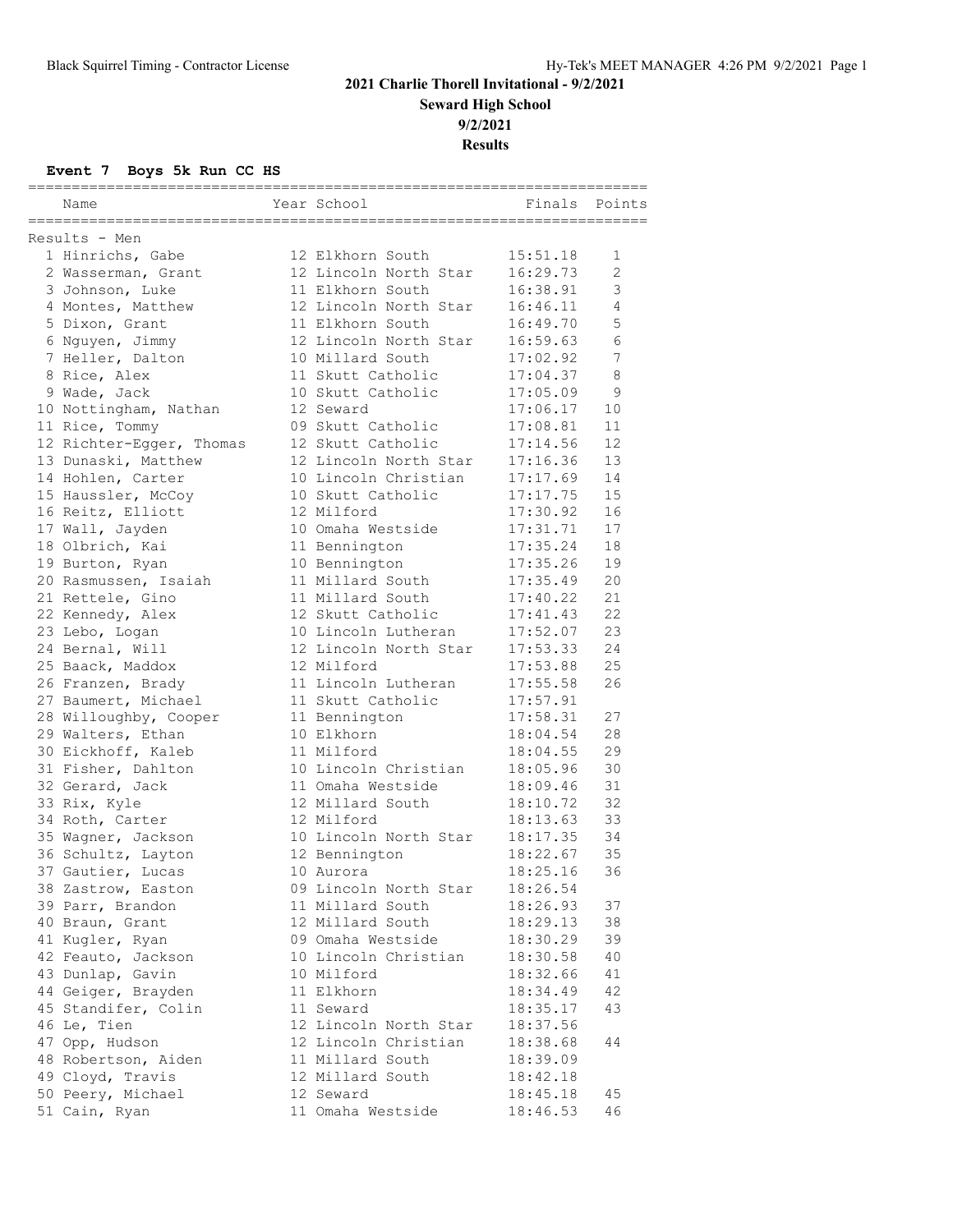**Seward High School**

**9/2/2021**

**Results**

|          | 52 Mullet, Hudson                   | 11              |
|----------|-------------------------------------|-----------------|
|          | 53 Bartels, Justin                  | 12              |
|          | 54 Johnson, Keegan                  | 09              |
|          | 55 Miller, Landon                   | 09              |
|          | 56 LaSala, Thomas                   | 12 <sup>°</sup> |
|          | 57 Feauto, Joel                     | 10              |
|          | 58 Lautzenhiser, Landon             | 12              |
|          | 59 Cason, Connor                    | 09              |
|          | 60 Lewis, Grant                     | 09              |
|          | 61 Quevedo, Jake                    | 11              |
|          | 62 Svoboda, Nicholas                | 11              |
|          | 63 Collings, Drew                   | 10 <sub>o</sub> |
|          | 64 Stowell, Grant                   | 09              |
|          | 65 Thompson, Jack                   | 12              |
|          | 66 Jurchen, Jonathan                | 10              |
|          | 67 Swanson, Esher                   | 11              |
|          | 68 Fiala, Xavier                    | 12 <sup>°</sup> |
|          | 69 Salgado, Richard                 | 10              |
|          | 70 Goertz, Jose                     | 12              |
|          | 71 Chaplin, Mason                   | 10              |
|          | 72 Dowd, Samuel                     | 12              |
| 73       | Lender, Dylan                       | $10$            |
|          | 74 Fulton, Bret                     | 11              |
|          | 75 Jurgensen, Barrett               | 10              |
|          | 76 Classen, Nic                     | 10              |
|          | 77 Glines, Trey                     | 12              |
| 78       | Evans, Charlie                      | 09              |
|          | 79 Gifford, Eli                     | 11              |
|          | 80 Smith, Quinten                   | 12 <sup>°</sup> |
|          | 81 Kruse, Noah                      | 09              |
|          | 82 Herrera, Cameron                 | 12              |
|          | 83 Duol, Sabit                      | 12              |
| 84       | Boyer, Caden                        | 10              |
|          | 85 College, Eli                     | 10              |
|          | 86 Boerner, Jack                    | 09              |
|          | 87 Kottwitz, Tyson                  | 12              |
|          | 88 Lopez, Danny                     | 10              |
|          | 89 Trutna, Quinn<br>90 McGrew, Seth | 10 <sub>o</sub> |
|          |                                     | 12 <sup>°</sup> |
|          | 91 Carlson, Nathan                  | 11              |
|          | 92 Carbullido, Zach                 | 10 <sub>o</sub> |
| 93       | Allen, Bram                         | 10              |
| 94       | Diamond, Carter                     | 10              |
| 95       | Wertz, Jacob<br>Ienn, Nolan         | 11<br>10        |
| 96<br>97 | Puck, Liam                          | 09              |
| 98       |                                     | 10              |
| 99       | Wiley, Bradyn                       |                 |
| L 0 0    | Gross, Conor                        | 09<br>12        |
| 101      | Blankenbiller, Ben                  | 10              |
| L 0 2    | Enriquez, Steve                     | 12              |
| 103      | Mays, Alden<br>Daugherty, Jalen     | 10              |
| l 0 4    | Dittmer, Garrett                    | 10              |
| 105      | Walsh, Nolan                        | 10              |
|          |                                     |                 |

| 52 Mullet, Hudson                            | 11 Milford            | 18:46.87 | 47 |
|----------------------------------------------|-----------------------|----------|----|
| 53 Bartels, Justin                           | 12 Bennington         | 18:48.60 | 48 |
| 54 Johnson, Keegan                           | 09 Millard South      | 18:49.18 |    |
| 55 Miller, Landon                            | 09 Millard South      | 18:50.46 |    |
| 56 LaSala, Thomas                            | 12 Skutt Catholic     | 18:54.80 |    |
| 57 Feauto, Joel                              | 10 Lincoln Christian  | 18:54.94 | 49 |
| 58 Lautzenhiser, Landon                      | 12 Milford            | 18:55.59 |    |
| 59 Cason, Connor                             | 09 Millard South      | 18:57.06 |    |
| 60 Lewis, Grant                              | 09 Elkhorn South      | 18:57.09 | 50 |
| 61 Quevedo, Jake                             | 11 Lincoln North Star | 19:00.14 |    |
| 62 Svoboda, Nicholas                         | 11 Omaha Westside     | 19:13.31 | 51 |
| 63 Collings, Drew                            | 10 Seward             | 19:14.14 | 52 |
| 64 Stowell, Grant                            | 09 Lincoln Lutheran   | 19:17.59 | 53 |
| 65 Thompson, Jack                            | 12 Bennington         | 19:19.45 | 54 |
| 66 Jurchen, Jonathan                         | 10 Seward             | 19:20.08 | 55 |
| 67 Swanson, Esher                            | 11 Elkhorn            | 19:20.71 | 56 |
| 68 Fiala, Xavier                             | 12 Aquinas            | 19:21.11 | 57 |
|                                              | 10 Millard South      |          |    |
| 69 Salgado, Richard<br>70 Goertz, Jose       |                       | 19:24.43 |    |
|                                              | 12 Bennington         | 19:27.94 |    |
| 71 Chaplin, Mason                            | 10 Elkhorn South      | 19:29.91 | 58 |
| 72 Dowd, Samuel                              | 12 Omaha Westside     | 19:30.25 | 59 |
| 73 Lender, Dylan                             | 10 Millard South      | 19:31.37 |    |
| 74 Fulton, Bret                              | 11 Crete              | 19:31.70 | 60 |
| 75 Jurgensen, Barrett                        | 10 Skutt Catholic     | 19:34.14 |    |
| 76 Classen, Nic                              | 10 Seward             | 19:34.36 | 61 |
| 77 Glines, Trey                              | 12 Lincoln Lutheran   | 19:34.46 | 62 |
| 78 Evans, Charlie                            | 09 Aurora             | 19:36.29 | 63 |
| 79 Gifford, Eli                              | 11 Bennington         | 19:38.63 |    |
| 80 Smith, Quinten                            | 12 Aurora             | 19:40.17 | 64 |
| 81 Kruse, Noah                               | 09 Omaha Westside     | 19:40.54 |    |
| 82 Herrera, Cameron                          | 12 Lincoln Christian  | 19:42.83 | 65 |
| 83 Duol, Sabit                               | 12 Seward             | 19:43.82 |    |
| 84 Boyer, Caden                              | 10 Bennington         | 19:48.41 |    |
| 85 College, Eli                              | 10 Bennington         | 19:49.77 |    |
| 86 Boerner, Jack                             | 09 Omaha Westside     | 19:58.16 |    |
| 87 Kottwitz, Tyson                           | 12 Aurora             | 19:58.59 | 66 |
| 88 Lopez, Danny                              | 10 Crete              | 19:58.96 | 67 |
| 89 Trutna, Quinn                             | 10 Lincoln Lutheran   | 20:00.50 | 68 |
| 90 McGrew, Seth                              | 12 Lincoln Christian  | 20:04.22 |    |
| 91 Carlson, Nathan                           | 11 Omaha Westside     | 20:06.89 |    |
| 92 Carbullido, Zach                          | 10 Skutt Catholic     | 20:09.76 |    |
| 93 Allen, Bram                               | 10 Skutt Catholic     | 20:10.24 |    |
| 94 Diamond, Carter                           | 10 Bennington         | 20:11.72 |    |
| 95 Wertz, Jacob                              | 11 Lincoln Lutheran   | 20:11.89 | 69 |
| 96 Ienn, Nolan                               | 10 Elkhorn            | 20:14.74 | 70 |
| 97 Puck, Liam                                | 09 Bennington         | 20:15.82 |    |
| 98 Wiley, Bradyn                             | 10 Lincoln North Star | 20:17.42 |    |
| 99 Gross, Conor                              | 09 Omaha Westside     | 20:17.60 |    |
| 100 Blankenbiller, Ben                       | 12 Lincoln Lutheran   | 20:18.19 |    |
| 101 Enriquez, Steve                          | 10 Crete              | 20:20.20 | 71 |
|                                              | 12 Elkhorn            | 20:20.48 | 72 |
| 102 Mays, Alden                              | 10 Aurora             | 20:22.51 | 73 |
| 103 Daugherty, Jalen<br>104 Dittmer, Garrett | 10 Crete              | 20:28.53 | 74 |
|                                              |                       |          |    |
| 105 Walsh, Nolan                             | 10 Bennington         | 20:30.08 |    |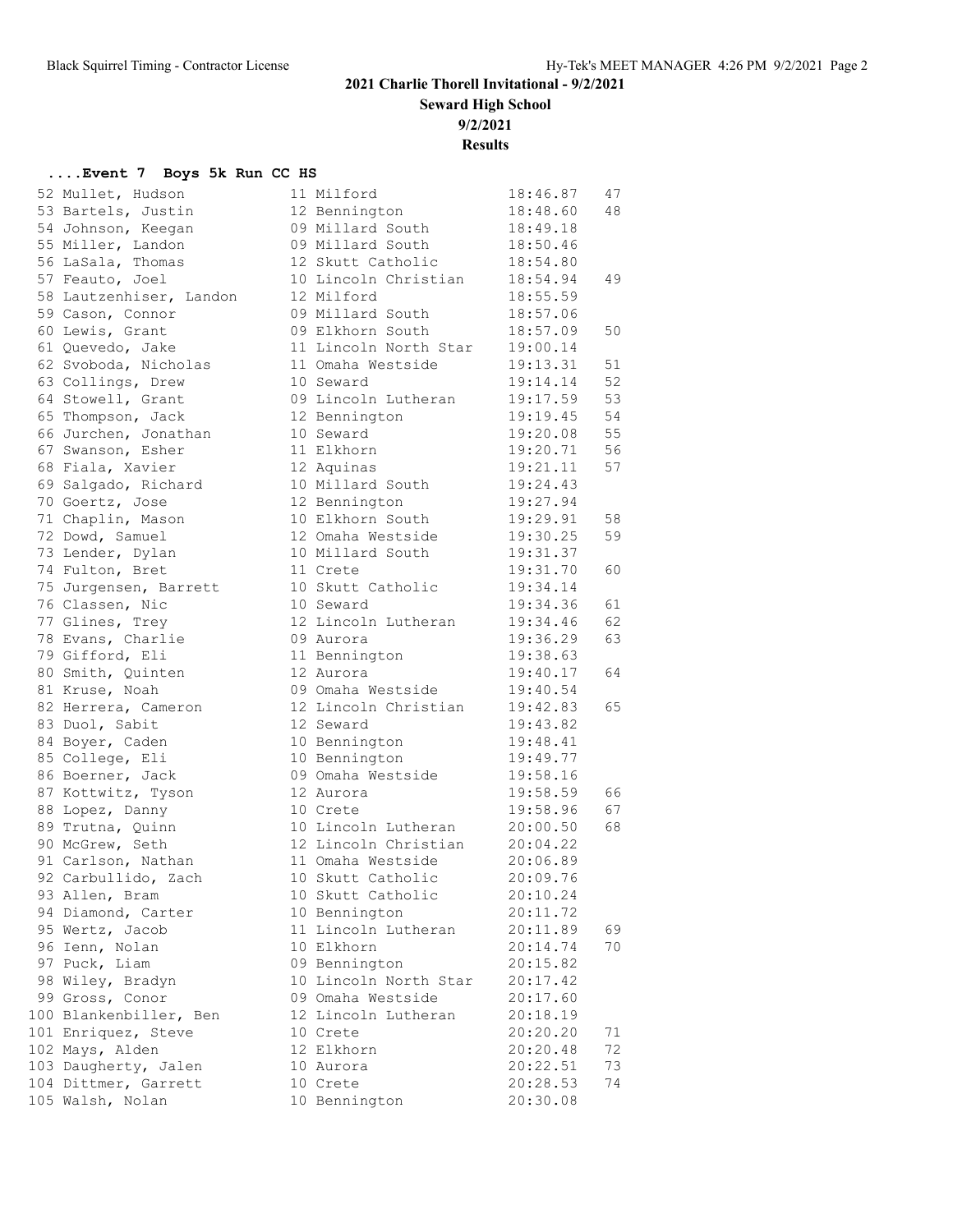**Seward High School**

**9/2/2021**

**Results**

|                                                                                                                                                                                                                                                              |                                |          | 75 |
|--------------------------------------------------------------------------------------------------------------------------------------------------------------------------------------------------------------------------------------------------------------|--------------------------------|----------|----|
| 108 Melcher, Rylan 11 Elkhorn                                                                                                                                                                                                                                |                                | 20:32.30 | 76 |
| 109 Wells, John                                                                                                                                                                                                                                              | 11 Millard South 20:32.67      |          |    |
| 110 Breuer, Mitchel 12 Aurora                                                                                                                                                                                                                                |                                | 20:33.57 | 77 |
| 111 Hernandez-Ramirez, Jose 12 Omaha Benson 20:33.58                                                                                                                                                                                                         |                                |          |    |
|                                                                                                                                                                                                                                                              | 09 Seward                      | 20:34.72 |    |
| 112 Kimbrough, Jacob<br>113 Standeven, Eli                                                                                                                                                                                                                   | 10 Lincoln North Star 20:36.30 |          |    |
|                                                                                                                                                                                                                                                              | 09 Seward                      | 20:38.99 |    |
| --- ------------, ---<br>114 Ratkovec, Will<br>115 Riddle, Sam                                                                                                                                                                                               | 10 Lincoln Christian 20:41.76  |          |    |
| 116 Carlson, Jack 10 Millard South 20:46.50                                                                                                                                                                                                                  |                                |          |    |
| 117 Steenson, Brennen and 09 Skutt Catholic 20:49.65                                                                                                                                                                                                         |                                |          |    |
|                                                                                                                                                                                                                                                              |                                |          |    |
| 118 Wheeler, Alexander 11 Aurora 11 20:53.02<br>119 Wing, Matthew 11 Lincoln Lutheran 20:55.28<br>120 Phillips, Hunter 12 Elkhorn South 20:56.46                                                                                                             |                                |          |    |
|                                                                                                                                                                                                                                                              |                                |          |    |
| 121 Eaton, Matthew                                                                                                                                                                                                                                           | 11 Lincoln Christian 20:57.08  |          |    |
| 122 Avalos, Ruben 12 Crete 20:58.31<br>123 Sackschewsky, Owen 12 Seward 21:00.35<br>124 Kubik, Kaden 11 Lincoln Christian 21:01.61<br>125 Peterson, Lance 10 Millard South 21:02.75                                                                          |                                |          | 78 |
|                                                                                                                                                                                                                                                              |                                |          |    |
|                                                                                                                                                                                                                                                              |                                |          |    |
|                                                                                                                                                                                                                                                              |                                |          |    |
| 126 Cooley, Jackson 10 Lincoln Christian 21:03.03                                                                                                                                                                                                            |                                |          |    |
| 127 Maxfield, Jaedon 69 Lincoln North Star 21:04.25                                                                                                                                                                                                          |                                |          |    |
|                                                                                                                                                                                                                                                              |                                | 21:04.48 | 79 |
|                                                                                                                                                                                                                                                              |                                |          |    |
| 127 Maximeta, Jordy<br>128 Alvarez, Jordy<br>129 McGrew, Miguel<br>12 Lincoln Christian<br>12 Lincoln Christian<br>21:05.92<br>130 White, Leo<br>12 Aurora<br>12 Aurora<br>12 Aurora<br>21:07.03<br>21:07.53<br>21:07.53<br>21:07.53<br>21:07.53<br>21:07.53 |                                |          |    |
|                                                                                                                                                                                                                                                              |                                |          |    |
|                                                                                                                                                                                                                                                              |                                |          |    |
| 133 Eshtelaq, Parsa 12 Aurora                                                                                                                                                                                                                                |                                | 21:08.28 |    |
| 134 Lesmes, Federico 11 Elkhorn South 21:09.80                                                                                                                                                                                                               |                                |          |    |
| 135 Koch, Ethan 12 Crete 21:12.07<br>136 Escobar, Adrian 10 Crete 21:14.43<br>137 Duke, Timothy 10 Aquinas 21:17.28<br>138 Peterson, Gabriel 11 Aurora 21:18.12                                                                                              |                                |          |    |
|                                                                                                                                                                                                                                                              |                                |          |    |
|                                                                                                                                                                                                                                                              |                                | 21:17.28 | 80 |
|                                                                                                                                                                                                                                                              |                                |          |    |
|                                                                                                                                                                                                                                                              |                                |          | 81 |
|                                                                                                                                                                                                                                                              |                                |          |    |
|                                                                                                                                                                                                                                                              |                                |          |    |
|                                                                                                                                                                                                                                                              |                                |          |    |
| 141 Howland, Tiernan 10 Millard South 21:28.78<br>142 Kolb, Dane 11 Milford 21:31.56<br>143 Calderon, Nick 12 Bennington 21:32.60<br>144 Bye, Tanner 11 Seward 21:32.95                                                                                      |                                |          |    |
|                                                                                                                                                                                                                                                              |                                |          |    |
|                                                                                                                                                                                                                                                              |                                |          |    |
|                                                                                                                                                                                                                                                              |                                |          |    |
| 147 Lynch, James                                                                                                                                                                                                                                             | 11 Skutt Catholic              | 21:36.20 |    |
| 148 Sedlacek, Ethan                                                                                                                                                                                                                                          | 11 Bennington                  | 21:37.67 |    |
| 149 Palik, Josh                                                                                                                                                                                                                                              | 11 Aquinas                     | 21:38.22 | 82 |
| 150 Holloway, Spencer                                                                                                                                                                                                                                        | 09 Lincoln North Star          | 21:38.99 |    |
| 151 Ramirez, Jase                                                                                                                                                                                                                                            | 09 Seward                      | 21:39.16 |    |
| 152 Todd, Tanner                                                                                                                                                                                                                                             | 11 Seward                      | 21:41.02 |    |
| 153 Elwood, Max                                                                                                                                                                                                                                              | 10 Bennington                  | 21:41.75 |    |
| 154 Beekman, Treven                                                                                                                                                                                                                                          | 12 Elkhorn                     | 21:42.36 |    |
| 155 Spencer, Hunter                                                                                                                                                                                                                                          | 09 Bennington                  | 21:50.97 |    |
| 156 Crouch, Zach                                                                                                                                                                                                                                             | 12 Elkhorn                     | 21:52.19 |    |
| 157 Alarcon-Chavez, Luis                                                                                                                                                                                                                                     | 10 Crete                       | 21:58.79 |    |
| 158 Halvorsen, Alex                                                                                                                                                                                                                                          | 11 Lincoln Lutheran            | 22:00.41 |    |
| 159 Svoboda, Josh                                                                                                                                                                                                                                            | 09 Skutt Catholic              | 22:00.99 |    |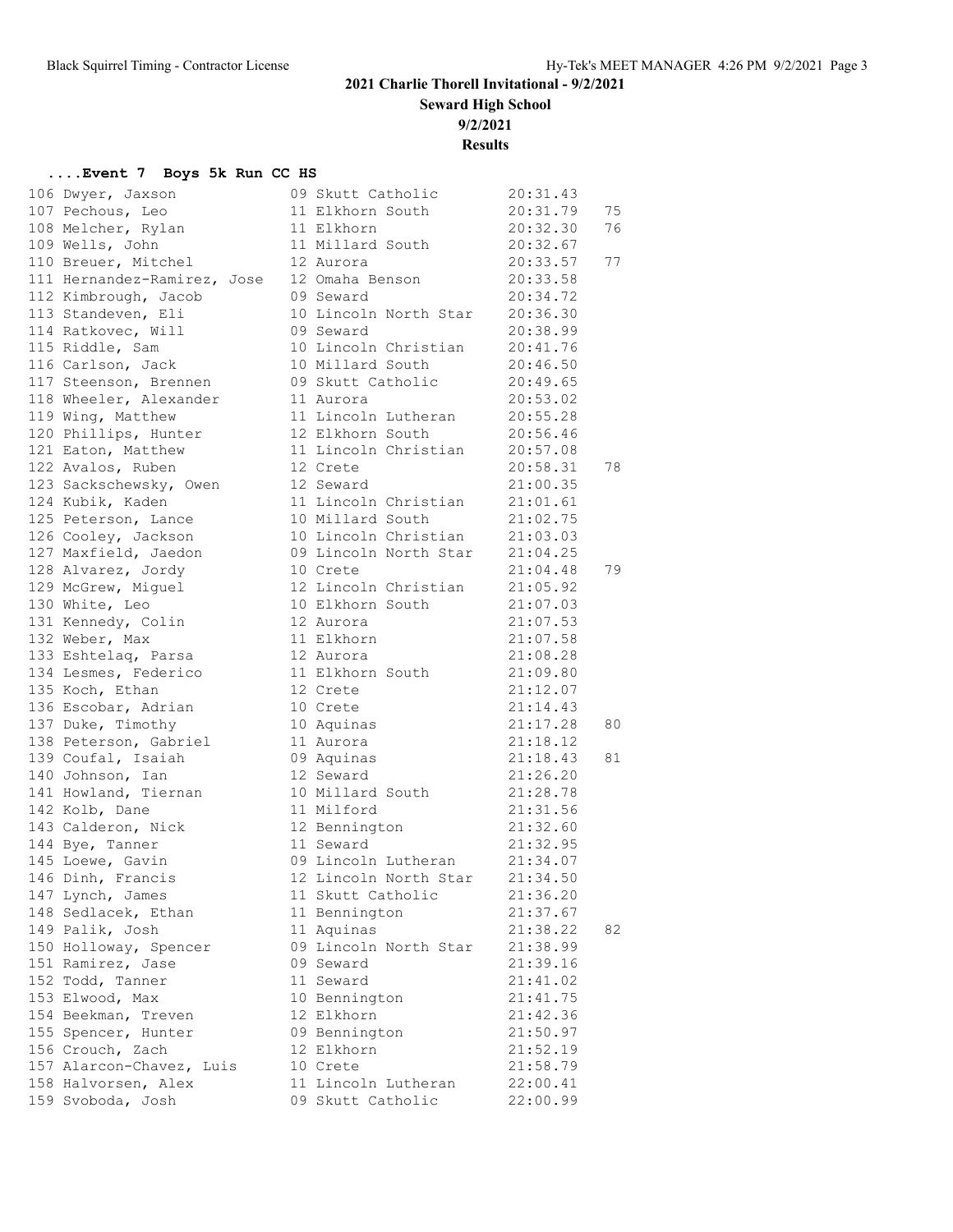**Seward High School**

**9/2/2021**

**Results**

| 160 | Gray, Jakob                               |
|-----|-------------------------------------------|
| 161 | Higgason, Phil                            |
| 162 | Howe, Lukas                               |
| 163 | Gamble, Garrett                           |
| 164 | Stapelman, Braedon                        |
| 165 |                                           |
| 166 | Wagner, Gabe<br>Schulz, Jack              |
| 167 | Zook, Finley                              |
| 168 | Ostdiek, Jacob                            |
| 169 | Hellbusch, Luke                           |
| 170 | Omara, Chase                              |
| 171 |                                           |
| 172 | Neeman, Nathan<br>Walsh, Kien             |
| 173 | Newman, Collin                            |
|     | 174 Johnsen, Esten                        |
| 175 | Alarcon-Chavez, Miguel                    |
|     |                                           |
| 176 | Hochstein, Dylan                          |
| 177 | Peery, Kyle<br>Perez, Gael                |
| 178 |                                           |
| 179 | Collins, Peter                            |
| 180 | Antonio, Jarrett                          |
|     | 181 Carreon, Michael                      |
|     | 182 Storm, Matthew                        |
| 183 | Cooley, Emmett                            |
| 184 | Houska, Henry                             |
| 185 | Thompson, Alejandro                       |
| 186 | Acamo, Gabe                               |
| 187 | Roza, Josh                                |
| 188 | Spanel, Grant                             |
| 189 | Tonniges, Alex                            |
| 190 | Jenkins, Sean                             |
| 191 | Surles, Luke                              |
| 192 | Nguyen, Preston                           |
| 193 | Talkington, Lucas                         |
|     | 194 Penney, Preston                       |
|     |                                           |
|     | 195 Blocker, Luke<br>196 Nielsen, Charlie |
|     | 197 Schuiteman, Brayden                   |
|     | 198 White, Cameron                        |
|     | 199 Cattau, Jake                          |
|     | 200 Knutson, Carson                       |
|     | 201 Silva, Emilio<br>202 Sledge, Clifton  |
|     |                                           |
|     | 203 Vahle, Nathan                         |
|     | 204 Guyton, Will                          |
|     | 205 Jurchen, Joshua                       |
| 206 | Rohde, Zach                               |
| 207 | Dolan, Jack                               |
| 208 | Peterson, Holden                          |
|     | 209 Faltin, Owen                          |
|     | 210 Shur, Tyler                           |
|     | 211 Nguyen, Quan                          |
|     | 212 Aye, Muang                            |
|     | 213 Lubberstedt, Jonah                    |
|     |                                           |

| 160 Gray, Jakob                                                                                | 12 Seward             | 22:05.10 |    |
|------------------------------------------------------------------------------------------------|-----------------------|----------|----|
| 161 Higgason, Phil                                                                             | 11 Skutt Catholic     | 22:07.01 |    |
| 162 Howe, Lukas                                                                                | 09 Seward             | 22:08.84 |    |
| 163 Gamble, Garrett                                                                            | 09 Bennington         | 22:09.42 |    |
| 164 Stapelman, Braedon                                                                         | 12 Bennington         | 22:16.81 |    |
| 165 Wagner, Gabe                                                                               | 10 Lincoln Christian  | 22:17.45 |    |
| 166 Schulz, Jack                                                                               | 09 Seward             | 22:19.87 |    |
| 167 Zook, Finley                                                                               | 09 Aquinas            | 22:20.74 | 83 |
| 168 Ostdiek, Jacob                                                                             | 11 Aurora             | 22:21.57 |    |
| 169 Hellbusch, Luke                                                                            | 11 Lincoln North Star | 22:22.25 |    |
| 170 Omara, Chase                                                                               | 10 Millard South      | 22:23.75 |    |
| 171 Neeman, Nathan                                                                             | 12 Lincoln North Star | 22:25.15 |    |
| 172 Walsh, Kien                                                                                | 09 Bennington         | 22:25.53 |    |
| 173 Newman, Collin                                                                             | 09 Omaha Westside     | 22:27.64 |    |
| 174 Johnsen, Esten                                                                             | 09 Seward             | 22:30.68 |    |
| 175 Alarcon-Chavez, Miguel                                                                     | 11 Crete              | 22:31.30 |    |
| 176 Hochstein, Dylan                                                                           | 09 Seward             | 22:33.59 |    |
| 177 Peery, Kyle                                                                                | 10 Seward             | 22:37.85 |    |
| 178 Perez, Gael                                                                                | 12 Elkhorn South      | 22:42.38 |    |
| 179 Collins, Peter                                                                             | 12 Omaha Westside     | 22:44.78 |    |
|                                                                                                | 10 Elkhorn South      | 22:45.21 |    |
| 180 Antonio, Jarrett<br>181 Carreon, Michael<br>182 Storm, Matthew                             | 12 Millard South      | 22:48.62 |    |
|                                                                                                | 09 Aquinas            | 22:49.01 | 84 |
| 183 Cooley, Emmett                                                                             | 09 Lincoln Christian  | 22:51.30 |    |
| 184 Houska, Henry                                                                              | 09 Bennington         | 22:53.24 |    |
| 185 Thompson, Alejandro                                                                        | 11 Skutt Catholic     | 22:54.73 |    |
| 186 Acamo, Gabe                                                                                | 09 Skutt Catholic     | 22:59.95 |    |
| 187 Roza, Josh                                                                                 | 10 Skutt Catholic     | 23:01.01 |    |
| 188 Spanel, Grant                                                                              | 10 Elkhorn            | 23:05.33 |    |
| 189 Tonniges, Alex                                                                             | 11 Seward             | 23:09.06 |    |
| 190 Jenkins, Sean                                                                              | 09 Omaha Westside     | 23:09.97 |    |
| 191 Surles, Luke                                                                               | 09 Elkhorn South      | 23:13.21 |    |
|                                                                                                | 09 Lincoln North Star | 23:13.26 |    |
| 191 surrec,<br>192 Nguyen, Preston<br>193 Talkington, Lucas<br><sup>104 D</sup> ennev, Preston | 09 Aurora             | 23:17.56 |    |
|                                                                                                | 09 Omaha Westside     | 23:17.63 |    |
| 195 Blocker, Luke                                                                              | 11 Lincoln Christian  | 23:19.59 |    |
| 196 Nielsen, Charlie                                                                           | 11 Elkhorn South      | 23:19.83 |    |
| 197 Schuiteman, Brayden                                                                        | 11 Elkhorn South      | 23:20.54 |    |
| 198 White, Cameron                                                                             | 11 Omaha Westside     | 23:20.86 |    |
| 199 Cattau, Jake                                                                               | 09 Aurora             | 23:21.95 |    |
| 200 Knutson, Carson                                                                            | 10 Elkhorn South      | 23:22.32 |    |
| 201 Silva, Emilio                                                                              | 09 Omaha Westside     | 23:23.35 |    |
| 202 Sledge, Clifton                                                                            | 11 Bennington         | 23:24.15 |    |
| 203 Vahle, Nathan                                                                              | 12 Lincoln North Star | 23:24.40 |    |
| 204 Guyton, Will                                                                               | 10 Lincoln Lutheran   | 23:24.71 |    |
| 205 Jurchen, Joshua                                                                            | 12 Seward             | 23:24.79 |    |
| 206 Rohde, Zach                                                                                | 11 Seward             | 23:25.80 |    |
| 207 Dolan, Jack                                                                                | 11 Skutt Catholic     | 23:25.87 |    |
| 208 Peterson, Holden                                                                           | 10 Elkhorn South      | 23:27.11 |    |
| 209 Faltin, Owen                                                                               | 10 Crete              | 23:29.72 |    |
| 210 Shur, Tyler                                                                                | 12 Lincoln North Star | 23:36.76 |    |
| 211 Nguyen, Quan                                                                               | 12 Lincoln Lutheran   | 23:39.31 |    |
| 212 Aye, Muang                                                                                 | 10 Crete              | 23:41.61 |    |
| 213 Lubberstedt, Jonah                                                                         | 09 Elkhorn South      | 23:44.80 |    |
|                                                                                                |                       |          |    |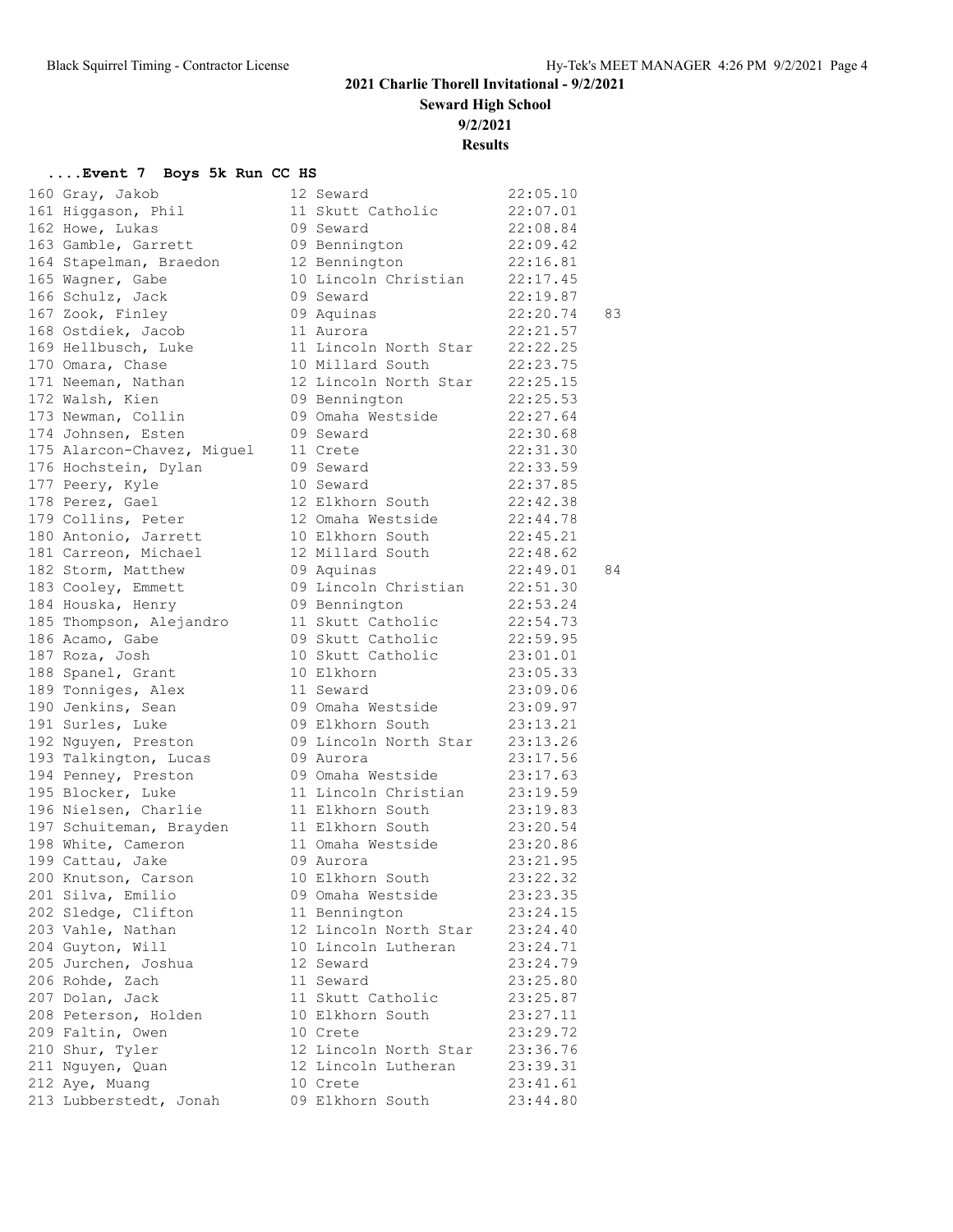**Seward High School**

**9/2/2021**

**Results**

| 214 Vander Top, Ethan             | 09 Lincoln Lutheran                            | 23:46.70             |
|-----------------------------------|------------------------------------------------|----------------------|
| 215 Ward, Tyler                   | 10 Crete                                       | 23:47.84             |
| 216 Cain, Josh                    | 10 Omaha Westside 23:50.71                     |                      |
| 217 Grantham, Charlie             | 10 Omaha Westside                              | 23:51.59             |
| 218 Hershberger, Logan            | 12 Milford                                     | 23:51.96             |
| 219 Foulk, Xander                 | 10 Seward                                      | 23:54.20             |
| 220 Teahon, Talon                 | 11 Aurora                                      | 23:54.98             |
| 221 Healey, Ben                   | 09 Skutt Catholic 23:56.32                     |                      |
| 222 Bakenhus, Elijah              | 11 Lincoln North Star 23:58.89                 |                      |
| 223 Safranek, Chase               | 09 Elkhorn South                               | 24:00.22             |
| 224 James, Wyatt                  | 11 Aurora                                      | 24:00.72             |
| 225 Schafer, Brennan              | 09 Elkhorn South                               | 24:02.04             |
| 226 Weber, Nathan                 | 09 Seward                                      | 24:05.03             |
| 227 Girard, Vincent               | 11 Skutt Catholic                              | 24:07.02             |
| 228 Kenning, Joey                 | 12 Milford                                     | 24:10.18             |
| 229 Gautier, Bryce                | 09 Aurora                                      | 24:10.45             |
| 230 Faber, Dane                   | 11 Aurora                                      | 24:18.46             |
| 231 Lester, Jacob                 | 09 Lincoln North Star                          | 24:23.20             |
| 232 Miller, Atticus               | 10 Aurora                                      | 24:34.82             |
| 233 Kerns, Chandler               | 11 Lincoln Christian 24:47.97                  |                      |
| 234 Vicente, Michael              | 10 Crete                                       | 24:50.18             |
| 235 Dolton, Ethan                 | 10 Millard South                               | 24:53.73             |
| 236 Divis, Braden                 | 10 Lincoln North Star 24:53.78                 |                      |
| 237 Fischer, Colton               | 10 Elkhorn                                     | 24:57.72             |
| 238 Adame-Lopez, Leo              | 10 Crete                                       | 24:58.06             |
| 239 Johnson, Ben                  | 11 Lincoln North Star 25:06.21                 |                      |
| 240 Richter-Egger, Jonathan       | 09 Skutt Catholic 25:07.51                     |                      |
| 241 Penner, Max                   | 11 Aurora                                      | 25:17.97             |
| 242 Rogers, Charlie               | 09 Elkhorn South                               | 25:19.15             |
| 243 Bellis, Dane                  | 09 Aurora                                      | 25:22.01             |
| 244 Luebbe, Owen                  | 09 Aurora                                      | 25:22.29             |
| 245 Stevens, Collin               | 09 Bennington                                  | 25:27.97             |
| 246 Henning, Sebastian            | 12 Lincoln North Star 25:38.18                 |                      |
| 247 Lents, Austin                 | 10 Aurora                                      | 25:38.83             |
| 248 Langewisch, Jonny             | 12 Lincoln Lutheran                            | 25:42.51             |
| 249 Griess, Spencer               | 10 Aurora                                      | 25:44.32             |
| 250 Adams, Byron                  | 09 Elkhorn South                               | 25:52.83             |
| 251 Bryan, Ira                    | 09 Lincoln North Star 25:59.84                 |                      |
| 252 Smaus, Jackson                | 09 Aquinas                                     | 26:01.98             |
| 253 Hernandez, Jonathan           | 09 Omaha Westside 26:31.22                     |                      |
| 254 Dooly, Mason                  | 09 Bennington                                  | 26:33.42             |
| 255 Gusse, Ben                    | 12 Elkhorn                                     | 26:35.65             |
| 256 Mahamane-Kosso, Imrane        | 10 Bennington                                  | 26:37.92             |
| 257 Ordaz, Manuel                 | 10 Crete                                       | 26:45.30             |
| 258 Madden, Tyler                 | 09 Bennington                                  | 26:51.19             |
| 259 Evangelisti, Hudson           | 09 Bennington<br>12 Seward                     | 26:54.35             |
| 260 Warren, Collin                |                                                | 27:07.13             |
| 261 Sanago, Sam                   | 11 Lincoln North Star                          | 27:15.57             |
| 262 Arvizo, Adrien                | 09 Lincoln North Star<br>12 Lincoln North Star | 27:20.54             |
| 263 Kier, Ruot<br>264 Kidder, Ian | 12 Elkhorn                                     | 27:57.59<br>28:10.96 |
| 265 Guyton, Brooks                | 12 Lincoln Lutheran                            | 28:15.14             |
| 266 Ortiz-Gaytan, Angel           | 11 Lincoln North Star                          | 28:23.43             |
| 267 Nottingham, Ben               | 09 Seward                                      | 28:29.38             |
|                                   |                                                |                      |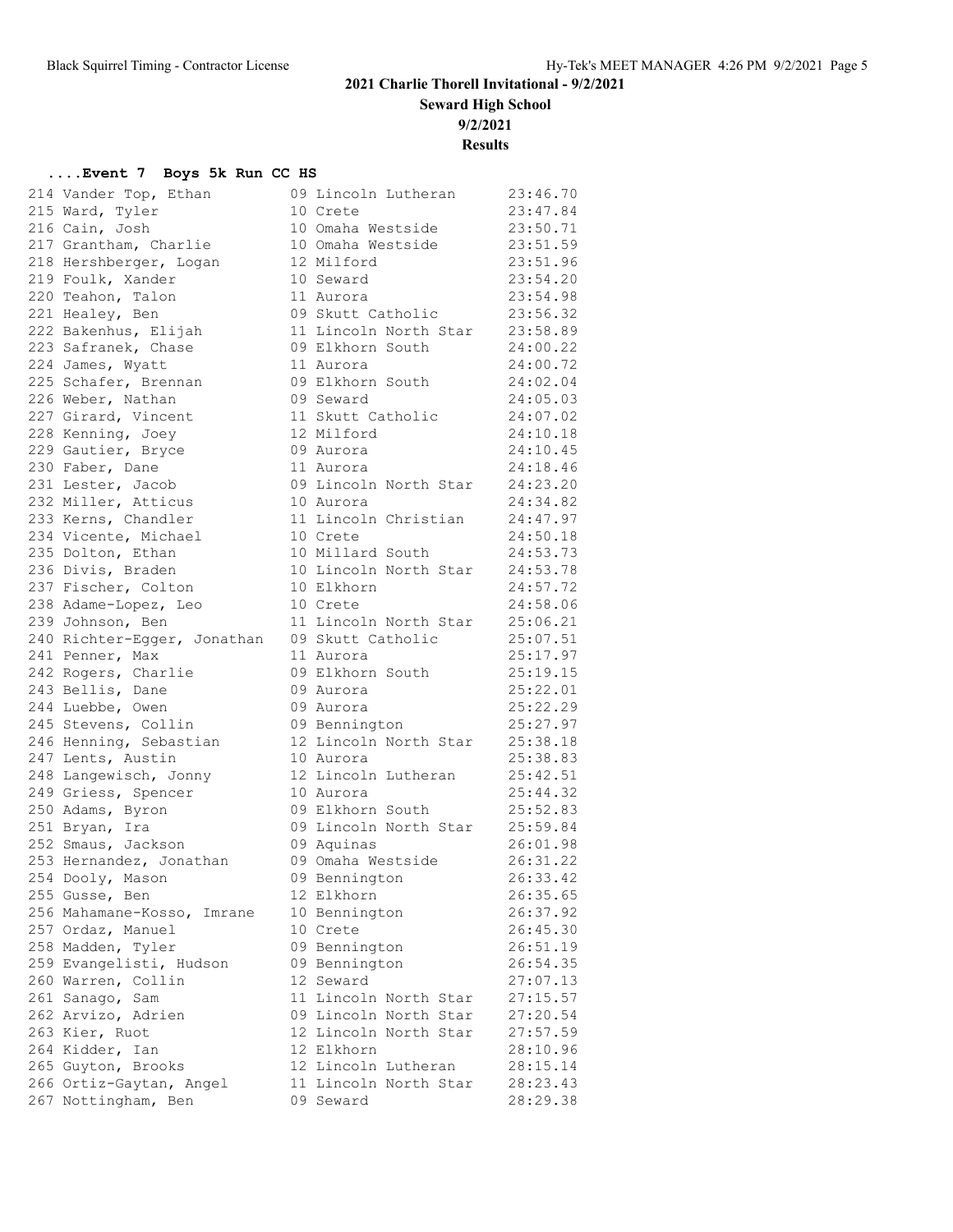**....Event 7 Boys 5k Run CC HS**

## **2021 Charlie Thorell Invitational - 9/2/2021**

**Seward High School**

**9/2/2021**

**Results**

| 268 Kuhl, Mason<br>269 Salahshurian, Isaac<br>270 Helmandollar, Will<br>271 Holum, Leif<br>272 Wolridge, Jerome<br>273 Davidson, Christian<br>274 Estrada, Jonathan<br>275 Beyer, Brayden<br>276 Wagoner, Logan<br>-- Nelson, Alejandro | 09 Bennington<br>09 Omaha Westside<br>10 Elkhorn<br>09 Omaha Westside<br>11 Millard South<br>09 Omaha Westside<br>12 Bennington<br>10 Elkhorn<br>10 Seward<br>12 Lincoln Lutheran |              |    |    |    | 28:50.08<br>29:38.96<br>29:51.48<br>30:02.36<br>30:07.04<br>30:34.21<br>32:14.81<br>32:40.26<br>34:47.13<br>X18:26.45 |      |      |    |      |
|-----------------------------------------------------------------------------------------------------------------------------------------------------------------------------------------------------------------------------------------|-----------------------------------------------------------------------------------------------------------------------------------------------------------------------------------|--------------|----|----|----|-----------------------------------------------------------------------------------------------------------------------|------|------|----|------|
|                                                                                                                                                                                                                                         |                                                                                                                                                                                   | Team Scores  |    |    |    |                                                                                                                       |      |      |    |      |
| Rank Team                                                                                                                                                                                                                               | Total                                                                                                                                                                             | $\mathbf 1$  | 2  | 3  | 4  | $*5$                                                                                                                  | $*6$ | $*7$ | *8 | $*9$ |
| Results - Men                                                                                                                                                                                                                           |                                                                                                                                                                                   |              |    |    |    |                                                                                                                       |      |      |    |      |
| 1 Lincoln North Star                                                                                                                                                                                                                    | 25                                                                                                                                                                                | 2            | 4  | 6  | 13 | 24                                                                                                                    | 34   |      |    |      |
| Total Time:<br>1:07:31.83                                                                                                                                                                                                               |                                                                                                                                                                                   |              |    |    |    |                                                                                                                       |      |      |    |      |
| 16:52.96<br>Average:                                                                                                                                                                                                                    |                                                                                                                                                                                   |              |    |    |    |                                                                                                                       |      |      |    |      |
| 2 Skutt Catholic                                                                                                                                                                                                                        | 40                                                                                                                                                                                | 8            | 9  | 11 | 12 | 15                                                                                                                    | 22   |      |    |      |
| Total Time: 1:08:32.83                                                                                                                                                                                                                  |                                                                                                                                                                                   |              |    |    |    |                                                                                                                       |      |      |    |      |
| 17:08.21<br>Average:                                                                                                                                                                                                                    |                                                                                                                                                                                   |              |    |    |    |                                                                                                                       |      |      |    |      |
| 3 Elkhorn South                                                                                                                                                                                                                         | 59                                                                                                                                                                                | $\mathbf{1}$ | 3  | 5  | 50 | 58                                                                                                                    | 75   |      |    |      |
| Total Time:<br>1:08:16.88                                                                                                                                                                                                               |                                                                                                                                                                                   |              |    |    |    |                                                                                                                       |      |      |    |      |
| 17:04.22<br>Average:                                                                                                                                                                                                                    |                                                                                                                                                                                   |              |    |    |    |                                                                                                                       |      |      |    |      |
| 4 Millard South                                                                                                                                                                                                                         | 80                                                                                                                                                                                | 7            | 20 | 21 | 32 | 37                                                                                                                    | 38   |      |    |      |
| Total Time:<br>1:10:29.35                                                                                                                                                                                                               |                                                                                                                                                                                   |              |    |    |    |                                                                                                                       |      |      |    |      |
| 17:37.34<br>Average:                                                                                                                                                                                                                    |                                                                                                                                                                                   |              |    |    |    |                                                                                                                       |      |      |    |      |
| 5 Bennington                                                                                                                                                                                                                            | 99                                                                                                                                                                                | 18           | 19 | 27 | 35 | 48                                                                                                                    | 54   |      |    |      |
| Total Time:<br>1:11:31.48<br>17:52.87                                                                                                                                                                                                   |                                                                                                                                                                                   |              |    |    |    |                                                                                                                       |      |      |    |      |
| Average:<br>6 Milford                                                                                                                                                                                                                   | 103                                                                                                                                                                               | 16           | 25 | 29 | 33 | 41                                                                                                                    | 47   |      |    |      |
| Total Time:<br>1:11:42.98                                                                                                                                                                                                               |                                                                                                                                                                                   |              |    |    |    |                                                                                                                       |      |      |    |      |
| 17:55.75<br>Average:                                                                                                                                                                                                                    |                                                                                                                                                                                   |              |    |    |    |                                                                                                                       |      |      |    |      |
| 7 Lincoln Christian                                                                                                                                                                                                                     | 128                                                                                                                                                                               | 14           | 30 | 40 | 44 | 49                                                                                                                    | 65   |      |    |      |
| Total Time:<br>1:12:32.91                                                                                                                                                                                                               |                                                                                                                                                                                   |              |    |    |    |                                                                                                                       |      |      |    |      |
| 18:08.23<br>Average:                                                                                                                                                                                                                    |                                                                                                                                                                                   |              |    |    |    |                                                                                                                       |      |      |    |      |
| 8 Omaha Westside                                                                                                                                                                                                                        | 133                                                                                                                                                                               | 17           | 31 | 39 | 46 | 51                                                                                                                    | 59   |      |    |      |
| Total Time:<br>1:12:57.99                                                                                                                                                                                                               |                                                                                                                                                                                   |              |    |    |    |                                                                                                                       |      |      |    |      |
| 18:14.50<br>Average:                                                                                                                                                                                                                    |                                                                                                                                                                                   |              |    |    |    |                                                                                                                       |      |      |    |      |
| 9 Seward                                                                                                                                                                                                                                | 150                                                                                                                                                                               | 10           | 43 | 45 | 52 | 55                                                                                                                    | 61   |      |    |      |
| 1:13:40.66<br>Total Time:                                                                                                                                                                                                               |                                                                                                                                                                                   |              |    |    |    |                                                                                                                       |      |      |    |      |
| 18:25.17<br>Average:                                                                                                                                                                                                                    |                                                                                                                                                                                   |              |    |    |    |                                                                                                                       |      |      |    |      |
| 10 Lincoln Lutheran                                                                                                                                                                                                                     | 164                                                                                                                                                                               | 23           | 26 | 53 | 62 | 68                                                                                                                    | 69   |      |    |      |
| 1:14:39.70<br>Total Time:                                                                                                                                                                                                               |                                                                                                                                                                                   |              |    |    |    |                                                                                                                       |      |      |    |      |
| 18:39.93<br>Average:                                                                                                                                                                                                                    |                                                                                                                                                                                   |              |    |    |    |                                                                                                                       |      |      |    |      |
| 11 Elkhorn                                                                                                                                                                                                                              | 196                                                                                                                                                                               | 28           | 42 | 56 | 70 | 72                                                                                                                    | 76   |      |    |      |
| Total Time:<br>1:16:14.48                                                                                                                                                                                                               |                                                                                                                                                                                   |              |    |    |    |                                                                                                                       |      |      |    |      |
| 19:03.62<br>Average:                                                                                                                                                                                                                    |                                                                                                                                                                                   |              |    |    |    |                                                                                                                       |      |      |    |      |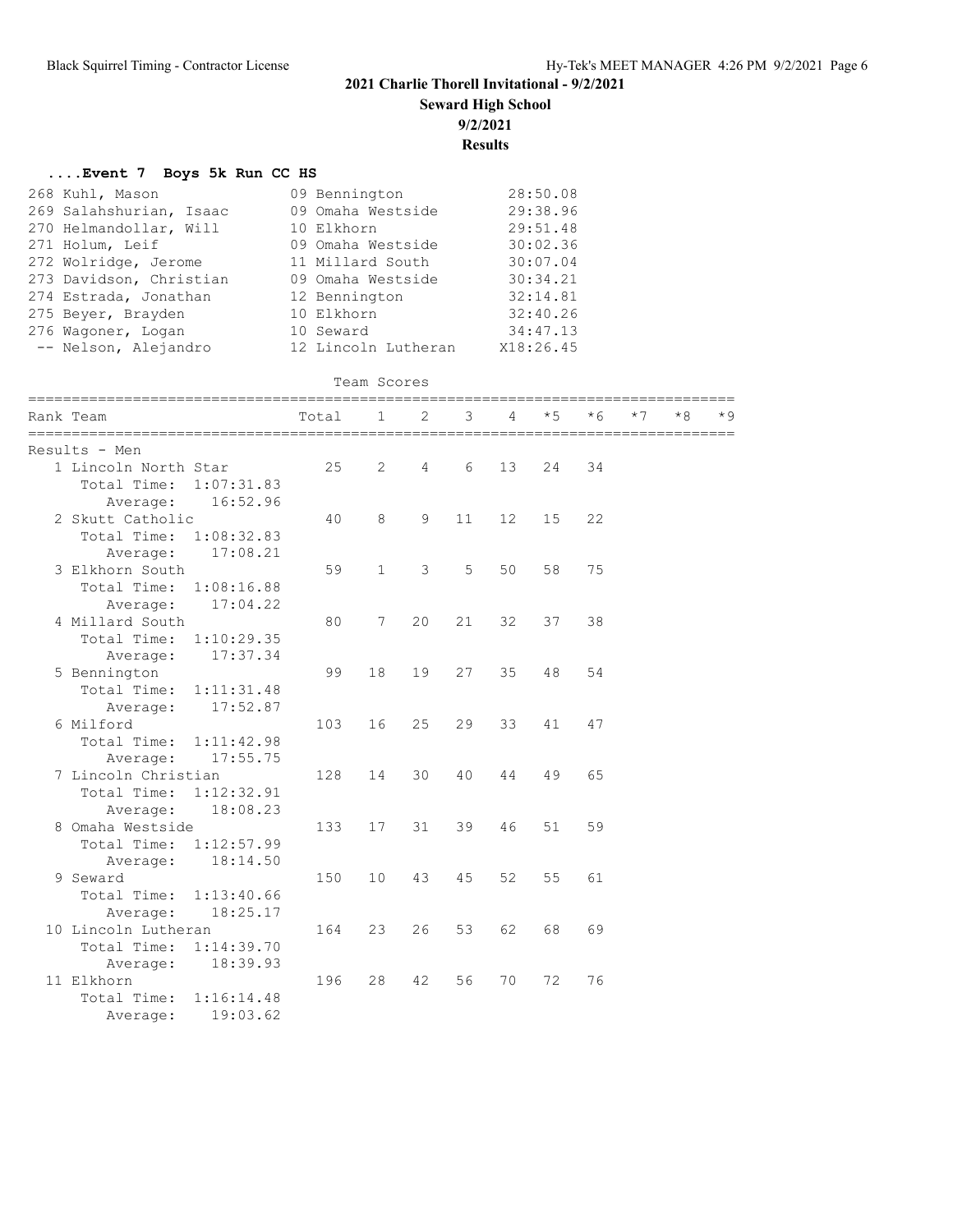**Seward High School**

**9/2/2021**

**Results**

| Event 7 Boys 5k Run CC HS |            |     |    |    |       |      |    |    |
|---------------------------|------------|-----|----|----|-------|------|----|----|
| 12 Aurora                 |            | 229 | 36 | 63 | 64    | 66 - | 73 | 77 |
| Total Time: 1:17:40.21    |            |     |    |    |       |      |    |    |
| Average:                  | 19:25.06   |     |    |    |       |      |    |    |
| 13 Crete                  |            | 272 | 60 |    | 67 71 | 74   | 78 | 79 |
| Total Time: 1:20:19.39    |            |     |    |    |       |      |    |    |
| Average:                  | 20:04.85   |     |    |    |       |      |    |    |
| 14 Aquinas                |            | 300 | 57 | 80 | 81    | 82   | 83 | 84 |
| Total Time:               | 1:23:35.04 |     |    |    |       |      |    |    |
| Average:                  | 20:53.76   |     |    |    |       |      |    |    |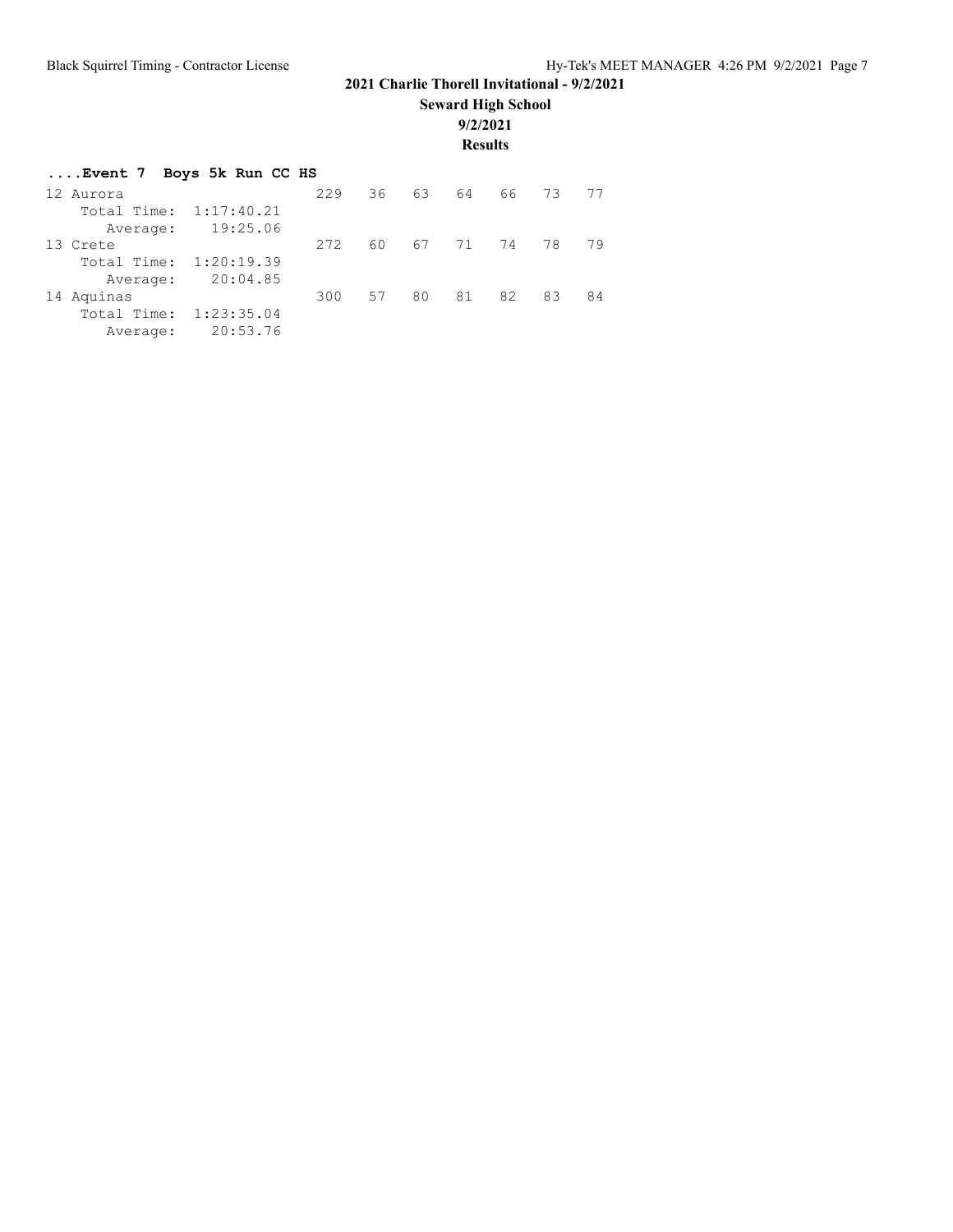## **2021 Charlie Thorell Invitational - 9/2/2021 Seward High School**

**9/2/2021**

**Results**

### **Event 1 Girls 1 Mile Run CC JH**

|                                                          | ==========              |         |        |
|----------------------------------------------------------|-------------------------|---------|--------|
| Name                                                     | Year School             | Finals  | Points |
| -====================================<br>Results - Women | :====================== |         |        |
| 1 Lampe, Lucy                                            | 07 Bennington           | 7:10.13 |        |
| 2 Thieszen, Taryn                                        | 08 Aurora               | 7:13.72 |        |
| 3 Ericksen, Alexis                                       | 08 Aurora               | 7:17.94 |        |
| 4 Renner, Naomi                                          | 08 York                 | 7:19.24 |        |
| 5 Christiansen, Autumn                                   | 08 Bennington           | 7:22.71 |        |
| 6 Friahuf, Lauren                                        | 08 Seward Middl         | 7:27.39 |        |
| 7 Wright, Ryleigh                                        | 08 York                 | 7:27.95 |        |
| 8 Gifford, Ava                                           | 07 Bennington           | 7:28.68 |        |
| 9 Castens, Alexa                                         | 07 Lincoln Lutheran MS  | 7:29.20 |        |
| 10 Pallat, Danielle                                      | 08 Seward Middl         | 7:36.30 |        |
| 11 Jackson, Haydin                                       | 07 Bennington           | 7:44.87 |        |
| 12 Andelt, Colette                                       | 08 Crete Middle School  | 7:46.77 |        |
| 13 Suhr, Maddy                                           | 08 York                 | 7:47.64 |        |
| 14 Linares Chavez, Maria                                 | 08 Crete Middle School  | 7:47.83 |        |
| 15 Johnson, Skylar                                       | 07 Bennington           | 7:56.17 |        |
| 16 Bates, Lauryn                                         | 07 Bennington           | 7:56.20 |        |
| 17 Cornett, Mazlynn                                      | 07 Bennington           | 7:58.27 |        |
| 18 Dinville, Emersyn                                     | 07 Aurora               | 7:59.12 |        |
| 19 Neumann, Jessica                                      | 08 Bennington           | 8:01.23 |        |
| 20 Behrens, Makaila                                      | 07 Bennington           | 8:05.00 |        |
| 21 Draeger, Kynleigh                                     | 07 Crete Middle School  | 8:05.52 |        |
| 22 Wiseman, Peyton                                       | 08 Seward Middl         | 8:06.05 |        |
| 23 Willoughby, Emma                                      | 08 Bennington           | 8:07.48 |        |
| 24 Meysenburg, Lydia                                     | 08 Aquinas              | 8:10.69 |        |
| 25 Pinneo, Addison                                       | 08 York                 | 8:13.39 |        |
| 26 Kirkpatrick, Cairyss                                  | 07 Crete Middle School  | 8:15.61 |        |
| 27 Wittland, Elle                                        | 08 Bennington           | 8:15.74 |        |
| 28 Blahauvietz, Aimee                                    | 08 Lincoln Lutheran MS  | 8:26.17 |        |
| 29 Koehler, Bexley                                       | 10 Milford              | 8:29.60 |        |
| 30 Broadwell, Audrey                                     | 08 Seward Middl         | 8:33.15 |        |
| 31 Ramirez, Adrionna                                     | 07 Lincoln Chri         | 8:34.11 |        |
| 32 Masek, Grace                                          | 08 Aquinas              | 8:37.64 |        |
| 33 Hesse, Brooklyn                                       | 07 Seward Middl         | 8:40.95 |        |
| 34 McIlnay, Maren                                        | 07 Bennington           | 8:44.44 |        |
| 35 Curtis, Ella                                          | 08 Aurora               | 8:45.93 |        |
| 36 Gustafson, Lucy                                       | 07 Aurora               | 8:46.81 |        |
| 37 Erwin, Sophia                                         | 07 Seward Middl         | 8:48.74 |        |
| 38 Johnson, Staccia                                      | 07 Milford              | 8:48.74 |        |
| 39 Spangler, Melissa                                     | 08 Bennington           | 8:49.41 |        |
| 40 Peco, Aubriayana                                      | 08 York                 | 8:51.27 |        |
| 41 Ringen, Nevaeh                                        | 07 Lincoln Chri         | 8:51.37 |        |
| 42 Franssen, Aiyden                                      | 08 York                 | 8:51.88 |        |
| 43 Wademan, Macy                                         | 07 Bennington           | 8:58.88 |        |
| 44 Nelson, Zoe                                           | 08 Bennington           | 9:00.76 |        |
| 45 Lowery, Savannah                                      | 08 Crete Middle School  | 9:07.26 |        |
| 46 Kinnard, Delaney                                      | 08 Bennington           | 9:08.72 |        |
| 47 Lucas-Velasquez, Maria                                | 07 Crete Middle School  | 9:11.83 |        |
| 48 Schweitzer, Elsa                                      | 07 Milford              | 9:15.68 |        |
| 49 Dubas, MacKenzie                                      | 07 Aurora               | 9:17.39 |        |
| 50 Jones, Katelyn                                        | 07 Milford              | 9:29.20 |        |
| 51 Perez Lucas, Wendy                                    | 08 Crete Middle School  | 9:30.69 |        |
|                                                          |                         |         |        |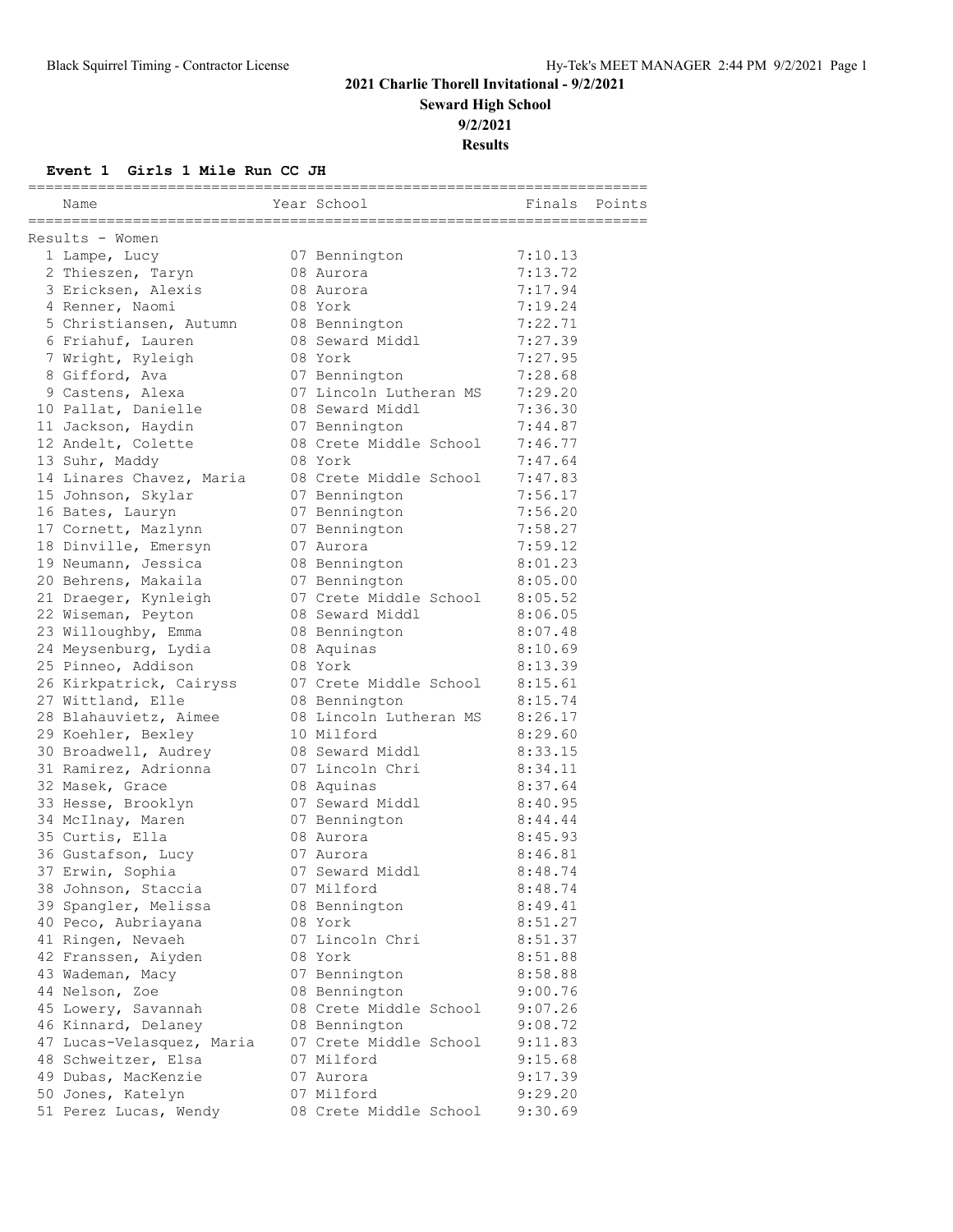**Seward High School**

**9/2/2021**

**Results**

#### **....Event 1 Girls 1 Mile Run CC JH**

| 52 Montgomery, Ella   | 07 Milford             | 9:31.46    |
|-----------------------|------------------------|------------|
| 53 Jurchen, Rebekah   | 07 Seward Middl        | 9:32.07    |
| 54 Huls, Madi         | 07 Aurora              | 9:35.61    |
| 55 Theobald, Evie     | 08 Seward Middl        | 9:38.41    |
| 56 Johnson, Elli      | 07 Aurora              | 9:40.16    |
| 57 Meysenburg, Anna   | 07 Aquinas             | 9:51.16    |
| 58 Bakker, Alyiah     | 07 Crete Middle School | 9:57.35    |
| 59 Meister, Lauren    | 08 Aquinas             | 10:05.38   |
| 60 Dlouhy, Maclayne   | 08 Seward Middl        | 10:05.46   |
| 61 Foltz, Gracie      | 07 Bennington          | 10:07.44   |
| 62 Leiting, Savannah  | 08 Seward Middl        | 10:14.62   |
| 63 Hills, Madison     | 08 York                | 10:17.46   |
| 64 Bowens, Lily       | 08 Seward Middl        | 10:17.51   |
| 65 Brumley, Felicia   | 07 Seward Middl        | 10:28.76   |
| 66 Eckert, Zoey       | 08 York                | 10:40.26   |
| 67 Schmidt, Kaelyn    | 07 Lincoln Lutheran MS | 10:43.62   |
| 68 Perez Lucas, Lidia | 07 Crete Middle School | 11:34.36   |
| 69 Schmid, Violet     | 08 Aquinas             | 11:40.51   |
| 70 Rueda Amador, Eimy | 07 Crete Middle School | 12:18.98   |
| 71 Clevette, Emma     | 07 Crete Middle School | 12:31.40   |
| 72 Fletcher, Kaitlyn  | 07 Bennington          | 15:43.34   |
| 73 Peters, Maddy      | 07 Milford             | 15:48.32   |
| -- Snider, Riley      | 07 York                | DNS        |
| -- Nielsen, Madelyn   | 08 York                | <b>DNS</b> |
| -- Brozovsky, Olivia  | 07 Seward              | <b>DNS</b> |
| -- Wessling, Rose     | 07 Aquinas             | DNS        |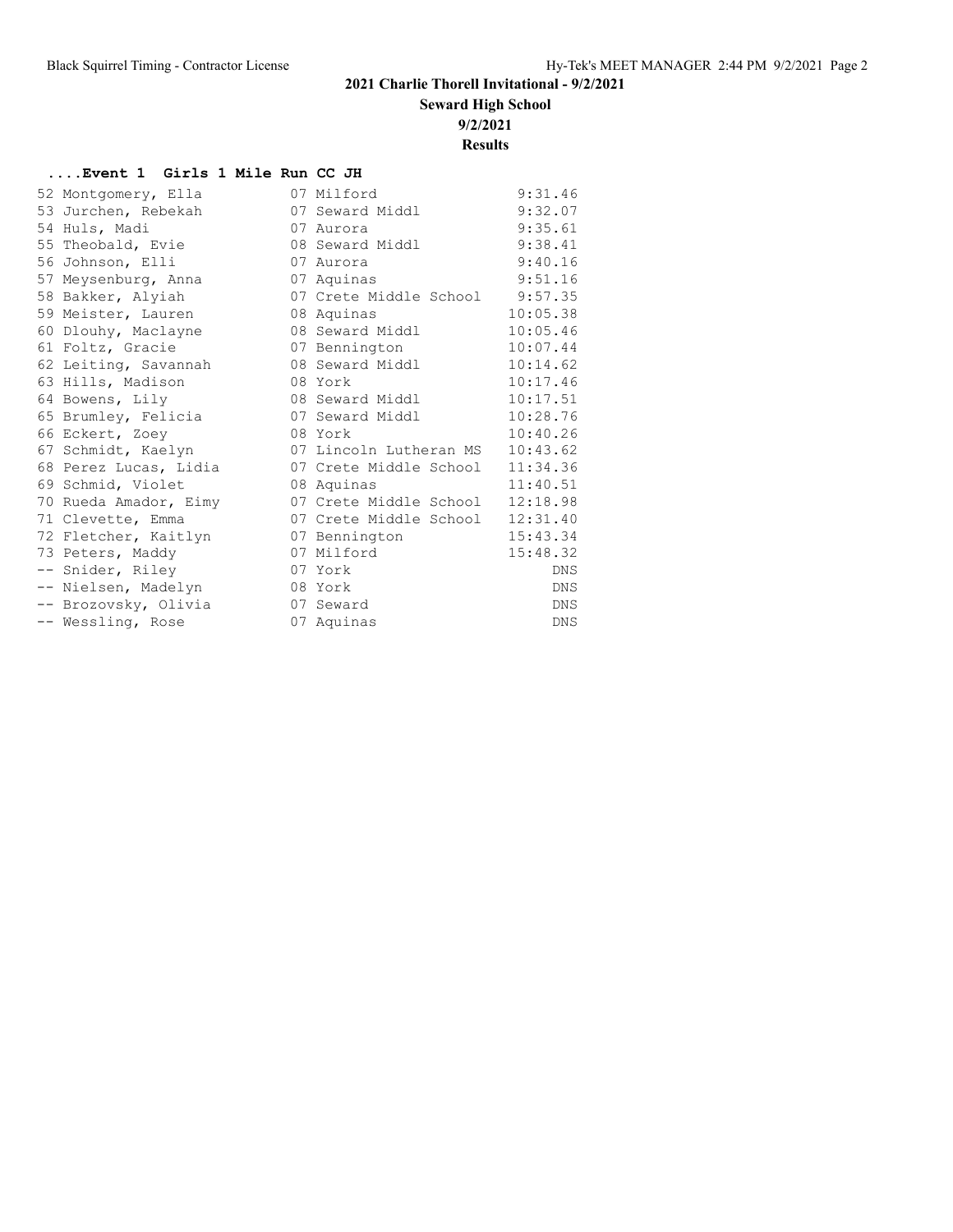## **2021 Charlie Thorell Invitational - 9/2/2021 Seward High School**

**9/2/2021**

**Results**

## **Event 4 Boys 1 Mile Run CC JH**

| Name                      | Year School            | Finals Points |  |
|---------------------------|------------------------|---------------|--|
| Results - Men             |                        |               |  |
| 1 Engel, Nolan            | 08 Lincoln Chri        | 6:16.23       |  |
| 2 Walsh, Logan            | 08 Bennington          | 6:18.08       |  |
| 3 Einspahr, Jackson       | 07 Seward              | 6:20.81       |  |
| 4 Smith, Nico             | 07 Bennington          | 6:32.37       |  |
| 5 Hohlen, Turner          | 08 Lincoln Chri        | 6:35.96       |  |
| 6 Jacobsen, Carter        | 08 York                | 6:46.18       |  |
| 7 Loftus, Drew            | 08 Bennington          | 6:46.29       |  |
| 8 Thornburg, Reid         | 08 Bennington          | 6:49.28       |  |
| 9 Royuk, Micah            | 08 Seward Middl        | 6:49.36       |  |
| 10 Dean, Colby            | 08 Bennington          | 6:49.60       |  |
| 11 Mourgis, Evan          | 08 Bennington          | 6:50.60       |  |
| 12 Hall, Noah             | 08 Bennington          | 6:53.08       |  |
| 13 Krejci, Carson         | 07 Aurora              | 6:54.28       |  |
| 14 Kreikemeier, Brayden   | 08 Bennington          | 6:57.45       |  |
| 15 Rapp, Dylan            | 08 Bennington          | 7:01.36       |  |
| 16 Opp, Trevin            | 07 Lincoln Chri        | 7:02.68       |  |
| 17 Hinze, Jaxson          | 08 York                | 7:04.44       |  |
| 18 George, Izaac          | 08 Bennington          | 7:05.92       |  |
| 19 Meyer, Owen            | 07 Lincoln Lutheran MS | 7:10.91       |  |
| 20 Riffner, Sam           | 07 Bennington          | 7:12.42       |  |
| 21 Staehr, Anthony        | 08 York                | 7:16.13       |  |
| 22 DeHaan, Grant          | 08 Lincoln Chri        | 7:16.52       |  |
| 23 Anderson, Brendan      | 08 Bennington          | 7:17.60       |  |
| 24 Kunasek, Michael       | 08 Aquinas             | 7:18.31       |  |
| 25 Burson, Tegan          | 08 Aurora              | 7:24.89       |  |
| 26 Cuevas, Alexander      | 08 Crete Middle School | 7:25.89       |  |
| 27 Kass, Gavin            | 07 Bennington          | 7:28.94       |  |
| 28 Rakow, Sylus           | 07 Milford             | 7:32.19       |  |
| 29 Hanrahan, Brandon      | 08 York                | 7:39.17       |  |
| 30 Colburn, Eisenhower    | 08 York                | 7:39.61       |  |
| 31 Seevers, Marshall      | 08 Seward Middl        | 7:40.81       |  |
| 32 Deaver, Joe            | 08 Bennington          | 7:42.70       |  |
| 33 Hesser, Owen           | 08 Crete Middle School | 7:46.46       |  |
| 34 Rafael Domingo, Gaspar | 07 Crete Middle School | 7:52.23       |  |
| 35 Martin, Axton          | 07 York                | 7:54.11       |  |
| 36 Stahl, John            | 07 Milford             | 7:55.31       |  |
| 37 Jacobsen, Cody         | 07 Seward Middl        | 7:58.34       |  |
| 38 Housks, Sam            | 08 Bennington          | 7:59.43       |  |
| 39 Arnold, Shawn          | 08 Lincoln Chri        | 8:00.21       |  |
| 40 Pomajzl, Gabe          | 07 Seward Middl        | 8:03.49       |  |
| 41 Koch, Austin           | 07 Seward Middl        | 8:05.82       |  |
| 42 Prochnow, Max          | 07 Lincoln Lutheran MS | 8:06.54       |  |
| 43 Douglas, Parker        | 08 Seward Middl        | 8:07.03       |  |
| 44 Knope, Max             | 7 Lincoln Lutheran     | 8:07.79       |  |
| 45 Peters, Zach           | 08 Aurora              | 8:13.74       |  |
| 46 Lucas Tercero, Juan    | 07 Crete Middle School | 8:13.77       |  |
| 47 Bloomenkamp, Isaac     | 08 Bennington          | 8:15.42       |  |
| 48 Snoh, Josiah           | 7 Lincoln Lutheran     | 8:16.13       |  |
| 49 Bowsman, Oscar         | 08 Bennington          | 8:17.84       |  |
| 50 Obrien, Cael           | 07 Bennington          | 8:18.05       |  |
| 51 Doan, Phuoc            | 07 Crete Middle School | 8:19.80       |  |
|                           |                        |               |  |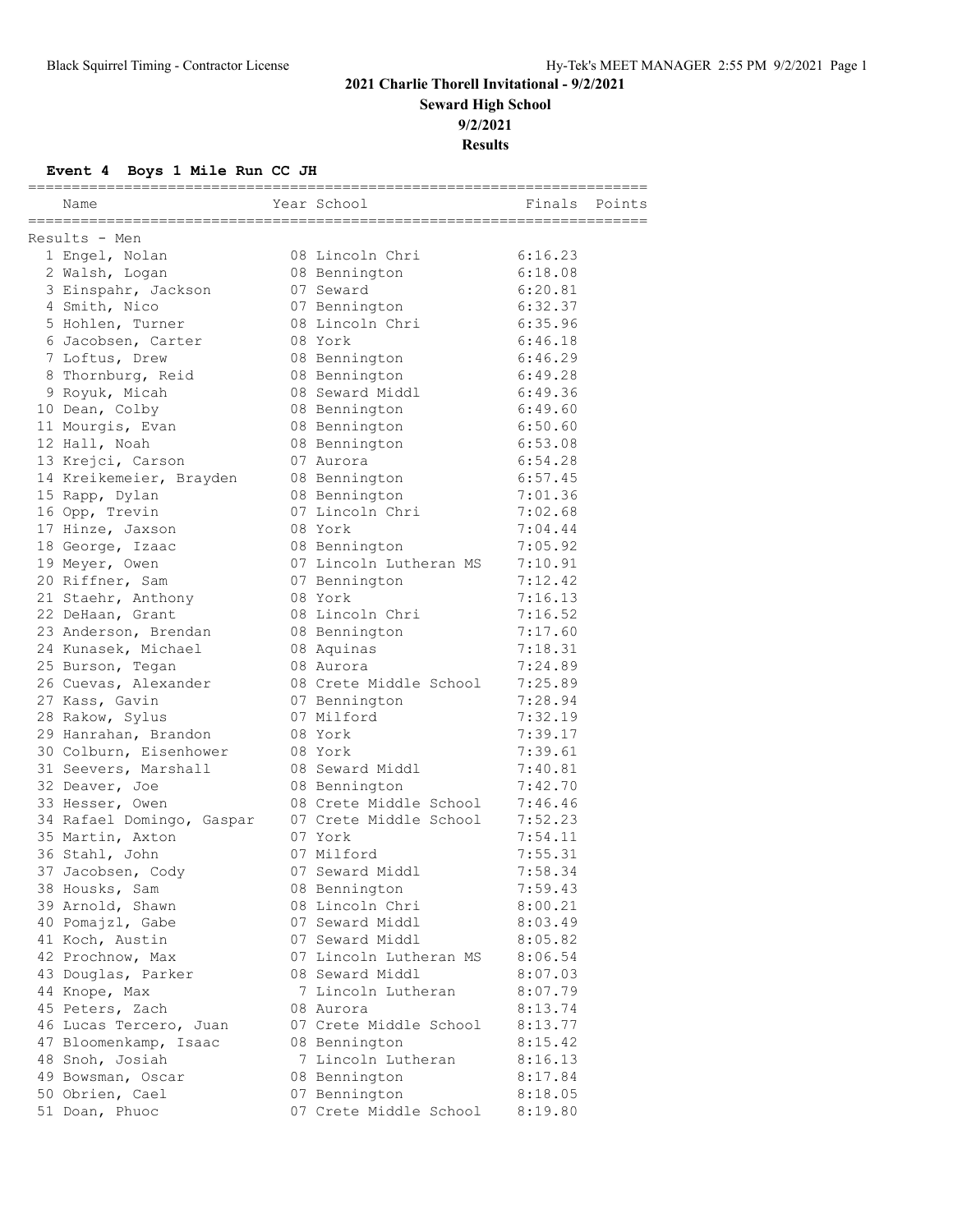**Seward High School**

**9/2/2021**

**Results**

### **....Event 4 Boys 1 Mile Run CC JH**

| 52 Graham, Peyton           | 08 Aurora                                        | 8:21.91  |
|-----------------------------|--------------------------------------------------|----------|
| 53 Grosse, Ryan             | 08 Lincoln Chri                                  | 8:22.69  |
| 54 Jensen, Lane             | 07 Milford                                       | 8:23.01  |
| 55 Classen, Kaidan          | 07 Seward Middl                                  | 8:23.99  |
| 56 Shirley, Dakoda          | 07 Aurora                                        | 8:25.40  |
| 57 Miranda Orozco, David    | 08 Crete Middle School                           | 8:26.17  |
| 58 Paris, Xavier            | 08 York                                          | 8:26.80  |
| 59 Boyden, Mason            | 07 York                                          | 8:28.74  |
| 60 Lopez-Ochoa, Julian      | 07 Crete Middle School                           | 8:28.75  |
| 61 Evans, Lukas             | 08 Aurora                                        | 8:30.38  |
| 62 McElwain, Keagan         | 08 Bennington                                    | 8:30.83  |
| 63 Kahler, Aidan            | 07 Lincoln Lutheran MS                           | 8:32.01  |
| 64 Roberts, Alex            | 08 Seward Middl                                  | 8:32.46  |
| 65 Robinson, Will           | 08 Bennington                                    | 8:32.66  |
| 66 Cardoso Franco, Elisandr | 07 Crete Middle School                           | 8:33.50  |
| 67 Kreifels, Isaiah         | 08 York                                          | 8:35.49  |
| 68 Holtorf, Jack            | 08 Bennington                                    | 8:38.31  |
| 69 Schultz, Jalen           | 07 Seward Middl                                  | 8:40.70  |
| 70 Lucas Jacinto, Alfredo   | 08 Crete Middle School                           | 8:44.94  |
| 71 Striffler, Keaton        | 07 Bennington                                    | 8:47.85  |
| 72 Dahlberg, James          | 07 Lincoln Chri                                  | 8:49.77  |
| 73 O'Connell, Alex          | 07 Bennington                                    | 8:56.71  |
| 74 Dale, Jonathan           | 08 Lincoln Lutheran MS                           | 8:58.13  |
| 75 Rassorshek, Tayden       | 07 Seward Middl                                  | 9:03.49  |
| 76 Meyer, Clayton           | 07 York                                          | 9:04.34  |
| 77 Hain, Nathaniel          | 08 Aquinas                                       | 9:09.15  |
| 78 Kreifels, Jackson        | 07 Seward Middl                                  | 9:09.60  |
| 79 Franzen, Parker          | 07 Lincoln Lutheran MS                           | 9:09.82  |
| 80 Chalenburg, Holden       | 08 Lincoln Chri                                  | 9:26.76  |
| 81 Mowinkel, Zephyr         | 07 Milford                                       | 9:39.81  |
| 82 Potter, Crew             | 07 Seward Middl                                  | 9:39.93  |
| 83 Hemsath, Jesse           | 07 Seward Middl                                  | 9:40.66  |
| 84 Andersen, Oscar          | 07 Bennington                                    | 9:43.37  |
| 85 Gonzalez Hernandez, Jesu | 08 York                                          | 9:46.96  |
| 86 Holzworth, Cameron       | 07 Lincoln Lutheran MS                           | 9:48.28  |
| 87 Doan, Liam               | 08 Bennington                                    | 9:56.12  |
| 88 Rasmussen, Hudson        | 07 Seward Middl                                  | 10:00.49 |
| 89 Walter, Zane             | 07 Bennington                                    | 10:08.39 |
| 90 Fahnholz, Colton         | 07 Bennington                                    | 10:12.19 |
| 91 Payich, Xander           | 08 Bennington                                    | 10:13.49 |
| 92 Collingham, Crew         | 07 York                                          | 10:15.54 |
| 93 Steele, Kilean           | 07 Crete Middle School                           | 10:23.68 |
| 94 Espinoza-Recinos, Benjam | 07 Crete Middle School                           | 10:28.35 |
| 95 Barney, Lucas            | 07 Bennington                                    | 10:31.39 |
| 96 Brettmann, Caydin        | 07 Seward Middl                                  | 10:45.53 |
| 97 Miller, Calvin           | 07 Aurora                                        | 10:45.68 |
| 98 Wood, Henry              | 07 Bennington                                    | 11:22.49 |
| 99 Gordier, James           | 08 Bennington                                    | 11:22.50 |
| 100 Walrod, Ben             | 07 Lincoln Lutheran MS<br>07 Crete Middle School | 11:39.87 |
| 101 Macias- Salcido, Erik   |                                                  | 11:52.98 |
| 102 Sveeggen, Collin        | 07 Seward Middl                                  | 11:58.08 |
| 103 Edwards, Elliot         | 08 Bennington<br>08 York                         | 12:04.10 |
| 104 Dye, Austin             |                                                  | 12:08.85 |
| 105 Handy, Curtis           | 07 Bennington                                    | 12:28.17 |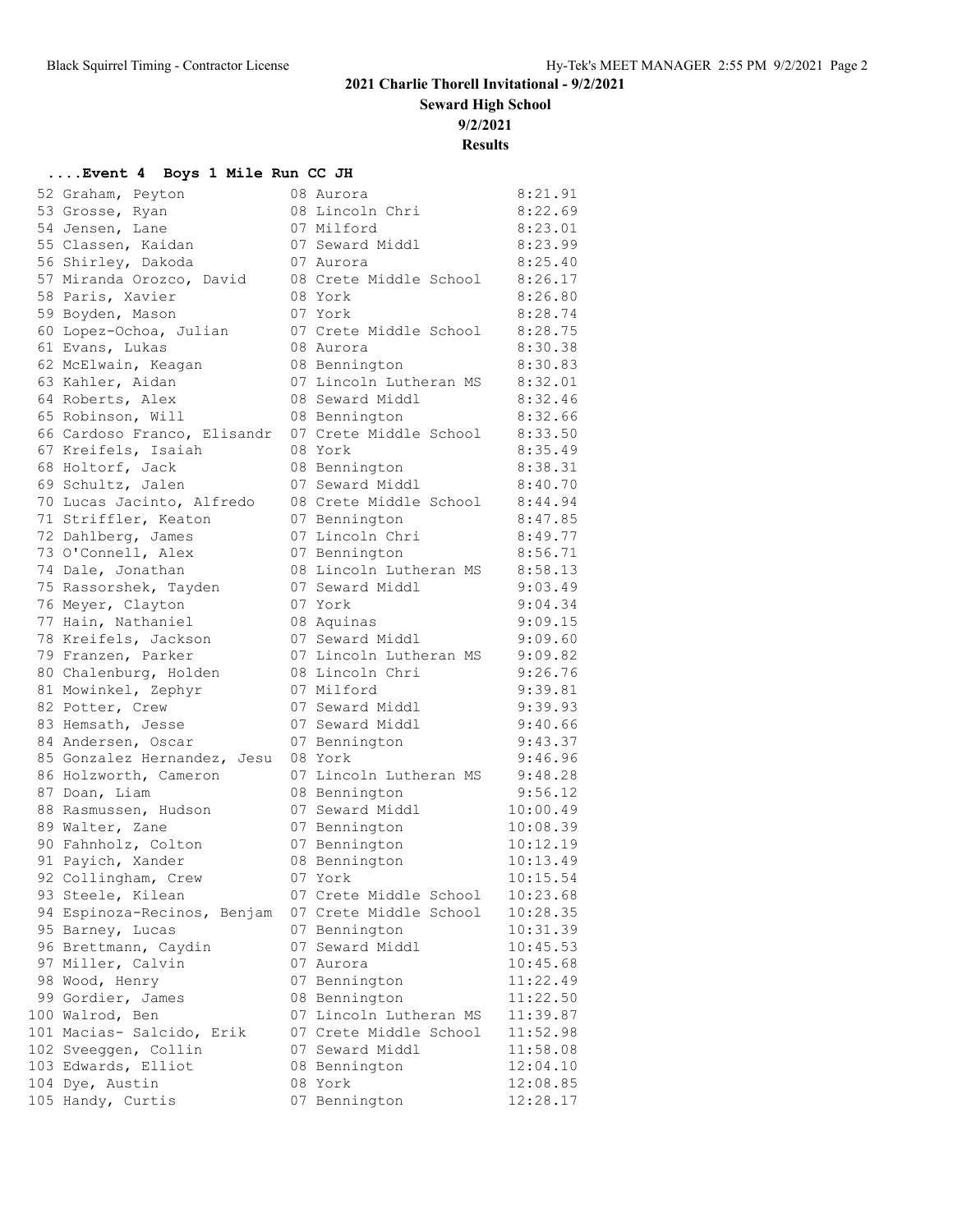**Seward High School**

**9/2/2021**

### **Results**

## **....Event 4 Boys 1 Mile Run CC JH**

| 106 Rayfield, Tanner | 07 Bennington   | 12:43.14 |
|----------------------|-----------------|----------|
| 107 Passolt, James   | 07 Bennington   | 13:30.72 |
| 108 Lones, Cooper    | 08 York         | 13:41.38 |
| 109 Howe, Ben        | 08 Lincoln Chri | 14:23.86 |
| 110 Johnson, Kieran  | 08 Bennington   | 15:31.99 |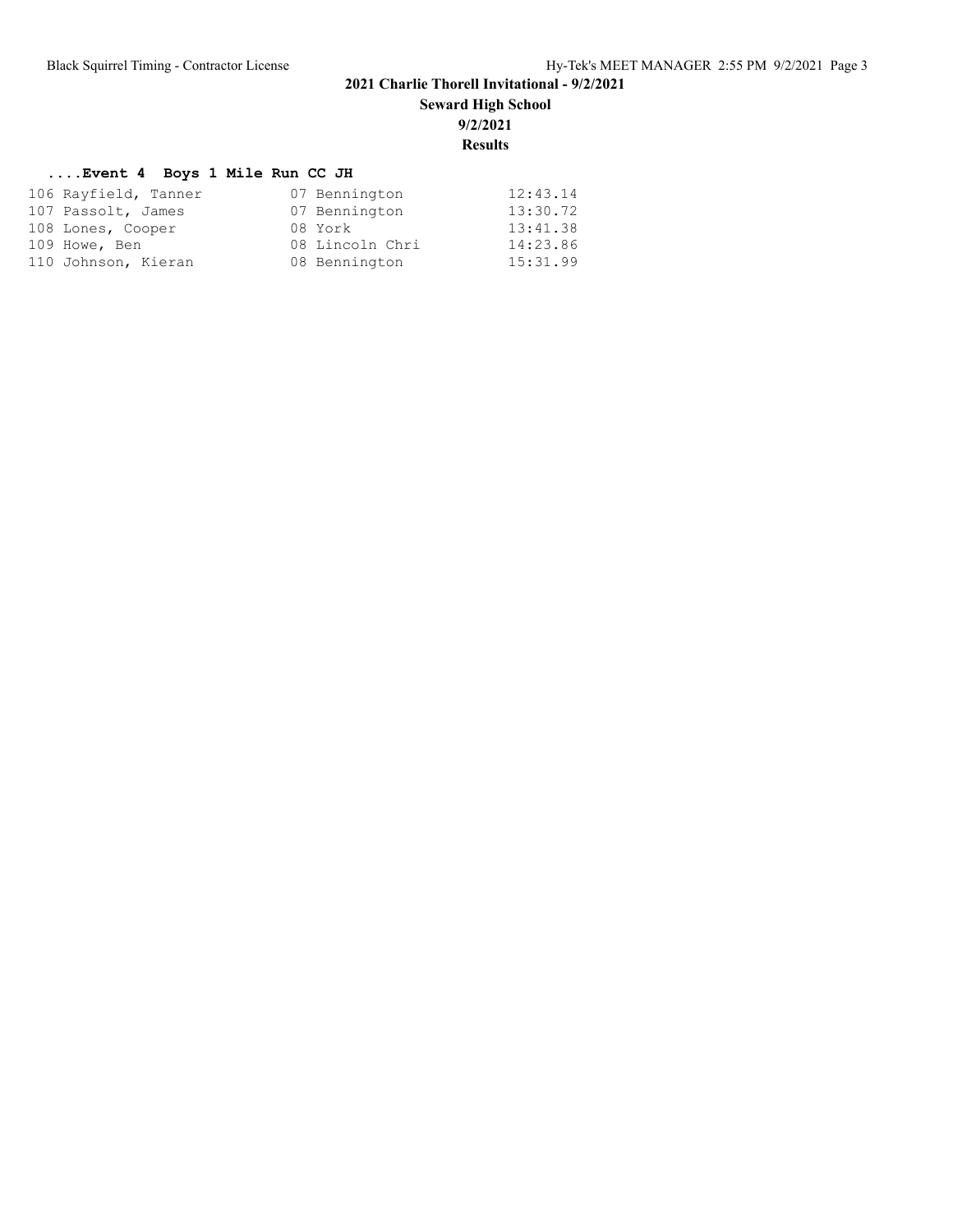**Seward High School**

**9/2/2021**

### **Results**

## **Event 12 Girls 1 Mile Run CC Junior Jays**

| Name                |        | Year School                   | Finals Points |  |
|---------------------|--------|-------------------------------|---------------|--|
| Results - Women     |        |                               |               |  |
| 1 Hille, Grace      |        | 6 Lincoln Lutheran MS 7:36.49 |               |  |
| 2 Janecek, Atley    |        | 6 Lincoln Lutheran MS 8:08.37 |               |  |
| 3 Brozovsky, Chole  |        | 6 Sms                         | 8:17.83       |  |
| 4 Samuels, Jordyn   |        | 6 St. Johns                   | 8:22.53       |  |
| 5 Holliday, Haylen  | 6 Sms  |                               | 8:30.45       |  |
| 6 Ellis, Sophia     |        | 5 St. Johns                   | 9:00.25       |  |
| 7 Samuels, Aspen    |        | 1 St. Johns                   | 9:05.05       |  |
| 8 Morken, Myah      | 2 Ses  |                               | 10:00.92      |  |
| 9 Howe, Isabella    |        | 5 St. Vincents                | 10:24.00      |  |
| 10 Brown, Rachel    |        | 06 Lincoln Lutheran MS        | 10:31.93      |  |
| 11 Benson, Brynlee  |        | 4 St. Johns                   | 10:33.89      |  |
| 12 Luebbe, Kelsey   |        | 5 Our Redeemer                | 10:45.51      |  |
| 13 Wobken, McKenzie |        | 2 St. Vincents                | 10:50.64      |  |
| 14 Vendcamp, Kinley | 05 Sms |                               | 11:04.75      |  |
| 15 Olson, Adelyn    |        | 4 St. Johns                   | 11:07.14      |  |
| 16 Benson, Monroe   |        | 1 Ses                         | 11:40.89      |  |
| 17 Otey, Skylar     |        | 2 Ses                         | 12:03.58      |  |
| 18 Morenzoni, Mila  |        | 1 Ses                         | 12:04.67      |  |
| 19 Parr, Josie      |        | 2 St. Johns                   | 13:20.48      |  |
| 20 Kouma, Klara     |        | K St. Vincents                | 13:24.76      |  |